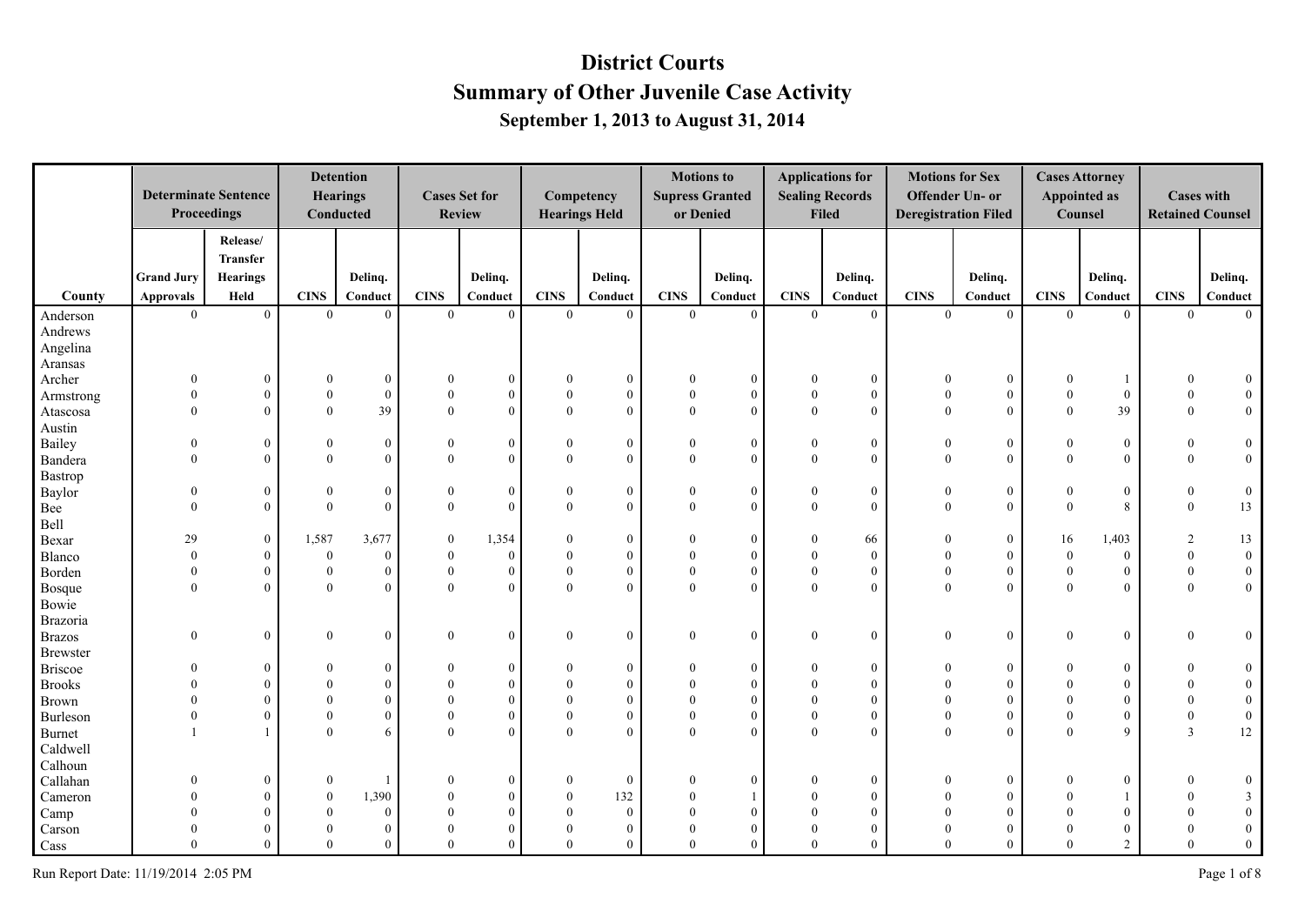|               |                   | <b>Determinate Sentence</b><br>Proceedings |                | <b>Detention</b><br><b>Hearings</b><br>Conducted |              | <b>Cases Set for</b><br><b>Review</b> |              | Competency<br><b>Hearings Held</b> |                | <b>Motions to</b><br><b>Supress Granted</b><br>or Denied |                | <b>Applications for</b><br><b>Sealing Records</b><br><b>Filed</b> | <b>Motions for Sex</b> | Offender Un- or<br><b>Deregistration Filed</b> |                | <b>Cases Attorney</b><br><b>Appointed as</b><br>Counsel | <b>Cases with</b><br><b>Retained Counsel</b> |                  |
|---------------|-------------------|--------------------------------------------|----------------|--------------------------------------------------|--------------|---------------------------------------|--------------|------------------------------------|----------------|----------------------------------------------------------|----------------|-------------------------------------------------------------------|------------------------|------------------------------------------------|----------------|---------------------------------------------------------|----------------------------------------------|------------------|
|               |                   | Release/                                   |                |                                                  |              |                                       |              |                                    |                |                                                          |                |                                                                   |                        |                                                |                |                                                         |                                              |                  |
|               |                   | Transfer                                   |                |                                                  |              |                                       |              |                                    |                |                                                          |                |                                                                   |                        |                                                |                |                                                         |                                              |                  |
|               | <b>Grand Jury</b> | <b>Hearings</b>                            |                | Delinq.                                          |              | Delinq.                               |              | Delinq.                            |                | Delinq.                                                  |                | Delinq.                                                           |                        | Delinq.                                        |                | Delinq.                                                 |                                              | Delinq.          |
| County        | <b>Approvals</b>  | Held                                       | <b>CINS</b>    | Conduct                                          | <b>CINS</b>  | Conduct                               | <b>CINS</b>  | Conduct                            | <b>CINS</b>    | Conduct                                                  | <b>CINS</b>    | Conduct                                                           | <b>CINS</b>            | Conduct                                        | <b>CINS</b>    | Conduct                                                 | <b>CINS</b>                                  | Conduct          |
| Castro        |                   |                                            |                |                                                  |              |                                       |              |                                    |                |                                                          |                |                                                                   |                        |                                                |                |                                                         |                                              |                  |
| Chambers      | $\theta$          | $\overline{0}$                             | $\theta$       | $\theta$                                         | $\Omega$     | $\bf{0}$                              | $\bf{0}$     | $\mathbf{0}$                       | $\overline{0}$ | $\theta$                                                 | $\mathbf{0}$   | $\mathbf{0}$                                                      | $\mathbf{0}$           | $\overline{0}$                                 | $\mathbf{0}$   | $\mathbf{0}$                                            | $\Omega$                                     | $\overline{0}$   |
| Cherokee      | $\Omega$          | $\theta$                                   | $\theta$       | $\Omega$                                         |              | $\mathbf{0}$                          | $\mathbf{0}$ | $\theta$                           | $\Omega$       | $\theta$                                                 | $\Omega$       | $\overline{0}$                                                    | $\Omega$               | $\overline{0}$                                 | $\theta$       | 12                                                      | $\theta$                                     | $10\,$           |
| Childress     | $\Omega$          | $\theta$                                   | $\theta$       | $\Omega$                                         |              | $\theta$                              | $\theta$     | $\theta$                           | $\Omega$       | $\theta$                                                 | $\Omega$       | $\theta$                                                          | $\Omega$               | $\overline{0}$                                 | $\theta$       | $\overline{0}$                                          | $\Omega$                                     | $\mathbf{0}$     |
| Clay          | $\Omega$          | $\theta$                                   | $\theta$       | $\Omega$                                         |              | $\theta$                              | $\theta$     | $\Omega$                           | $\Omega$       | $\Omega$                                                 | $\Omega$       | $\Omega$                                                          | $\Omega$               | $\theta$                                       | $\Omega$       | 3                                                       | $\Omega$                                     | $\overline{0}$   |
| Cochran       |                   | $\theta$                                   | $\theta$       | $\Omega$                                         |              | $\theta$                              | $\theta$     | $\theta$                           | $\Omega$       | $\Omega$                                                 |                | $\Omega$                                                          | $\Omega$               | $\overline{0}$                                 | $\theta$       | $\theta$                                                |                                              | $\overline{0}$   |
| Coke          |                   | $\theta$                                   | $\theta$       | $\Omega$                                         |              | $\Omega$                              | $\theta$     | $\theta$                           | $\Omega$       | $\Omega$                                                 | $\Omega$       | $\theta$                                                          | $\Omega$               | $\Omega$                                       | $\mathbf{1}$   | $\mathbf{0}$                                            | $\Omega$                                     | $\overline{0}$   |
| Coleman       | $\Omega$          | $\theta$                                   | $\theta$       | $\Omega$                                         |              | $\Omega$                              | $\Omega$     | $\theta$                           | $\Omega$       | $\Omega$                                                 | $\Omega$       | $\theta$                                                          | $\Omega$               | $\theta$                                       | $\theta$       | $\mathbf{0}$                                            | $\Omega$                                     | $\overline{0}$   |
| Collin        | 6                 | $\theta$                                   | $\mathbf{0}$   | 1,630                                            |              |                                       | $\mathbf{0}$ | 19                                 | $\theta$       | $\Omega$                                                 | $\Omega$       | 65                                                                | $\Omega$               | $\overline{0}$                                 | $\mathbf{0}$   | 454                                                     | $\theta$                                     | 189              |
| Collingsworth | $\Omega$          | $\theta$                                   | $\theta$       | $\theta$                                         |              | $\theta$                              | $\theta$     | $\theta$                           | $\Omega$       | $\Omega$                                                 | $\Omega$       | $\theta$                                                          | $\Omega$               | $\theta$                                       | $\Omega$       | $\mathbf{0}$                                            | $\Omega$                                     | $\overline{0}$   |
| Colorado      | $\Omega$          | $\Omega$                                   | $\theta$       | $\Omega$                                         |              | $\theta$                              | $\theta$     | $\Omega$                           | $\Omega$       | $\Omega$                                                 | $\Omega$       | $\Omega$                                                          | $\Omega$               | $\theta$                                       | $\theta$       | $\overline{0}$                                          | $\theta$                                     | $\overline{0}$   |
| Comal         | $\Omega$          | $\Omega$                                   | $\overline{4}$ | 115                                              |              | $\Omega$                              | $\Omega$     | $\Omega$                           | $\Omega$       | $\Omega$                                                 | $\Omega$       | $\Omega$                                                          | $\Omega$               | $\Omega$                                       | $\overline{2}$ | 22                                                      |                                              | 41               |
| Comanche      | $\Omega$          | $\overline{0}$                             | $\mathbf{0}$   | $\mathbf{0}$                                     |              | $\mathbf{0}$                          | $\mathbf{0}$ | $\mathbf{0}$                       | $\mathbf{0}$   | $\Omega$                                                 | $\Omega$       | $\theta$                                                          | $\Omega$               | $\overline{0}$                                 | $\theta$       | $\mathbf{0}$                                            | $\mathbf{0}$                                 | $\boldsymbol{0}$ |
| Concho        | $\Omega$          | $\overline{0}$                             | $\mathbf{0}$   |                                                  |              | $\overline{0}$                        | $\mathbf{0}$ | $\mathbf{0}$                       | $\mathbf{0}$   | $\theta$                                                 | $\Omega$       | $\Omega$                                                          | $\Omega$               | $\overline{0}$                                 | $\Omega$       | $\boldsymbol{0}$                                        | $\Omega$                                     | $\boldsymbol{0}$ |
| Cooke         | $\Omega$          | $\overline{0}$                             | $\theta$       | $\mathbf{0}$                                     | $\Omega$     | $\mathbf{0}$                          | $\mathbf{0}$ | $\mathbf{0}$                       | $\mathbf{0}$   | $\mathbf{0}$                                             | $\Omega$       | $\overline{0}$                                                    | $\theta$               | $\overline{0}$                                 | $\theta$       | $\mathbf{0}$                                            | $\theta$                                     | $\bf{0}$         |
| Coryell       |                   |                                            |                |                                                  |              |                                       |              |                                    |                |                                                          |                |                                                                   |                        |                                                |                |                                                         |                                              |                  |
| Cottle        | $\Omega$          | $\overline{0}$                             | $\theta$       | $\Omega$                                         |              | $\mathbf{0}$                          | $\bf{0}$     | $\boldsymbol{0}$                   | $\theta$       | $\mathbf{0}$                                             | $\Omega$       | $\overline{0}$                                                    | $\theta$               | $\overline{0}$                                 | $\theta$       | $\boldsymbol{0}$                                        |                                              | $\boldsymbol{0}$ |
| Crane         | $\Omega$          | $\overline{0}$                             | $\theta$       | $\Omega$                                         |              | $\theta$                              | $\mathbf{0}$ | $\theta$                           | $\Omega$       | $\theta$                                                 | $\Omega$       | $\theta$                                                          | $\Omega$               | $\overline{0}$                                 | $\Omega$       | $\mathbf{0}$                                            | $\Omega$                                     | $\bf{0}$         |
| Crockett      | $\Omega$          | $\mathbf{0}$                               | $\Omega$       | $\Omega$                                         |              | $\Omega$                              | $\theta$     | $\Omega$                           | $\Omega$       | $\Omega$                                                 | $\Omega$       | $\theta$                                                          | $\Omega$               | $\theta$                                       | $\Omega$       | $\theta$                                                | $\Omega$                                     | $\bf{0}$         |
| Crosby        | $\Omega$          | $\overline{0}$                             | $\theta$       | $\Omega$                                         |              | $\theta$                              | $\theta$     | $\theta$                           | $\Omega$       | $\Omega$                                                 | $\Omega$       | $\theta$                                                          | $\Omega$               | $\overline{0}$                                 |                | $\overline{2}$                                          | $\theta$                                     | $\boldsymbol{0}$ |
| Culberson     | $\Omega$          | $\mathbf{0}$                               | $\theta$       | $\Omega$                                         |              | $\Omega$                              | $\theta$     | $\Omega$                           | $\Omega$       | $\Omega$                                                 | $\Omega$       | $\Omega$                                                          | $\Omega$               | $\theta$                                       | $\theta$       | $\mathbf{0}$                                            | $\Omega$                                     | $\boldsymbol{0}$ |
| Dallam        | $\Omega$          | $\theta$                                   | $\theta$       | $\Omega$                                         | $\theta$     | $\theta$                              | $\theta$     | $\theta$                           | $\Omega$       | $\theta$                                                 | $\Omega$       | $\Omega$                                                          | $\Omega$               | $\theta$                                       | $\mathbf{0}$   | $\mathbf{0}$                                            | $\theta$                                     | $\boldsymbol{0}$ |
| Dallas        | 17                | $\overline{0}$                             | $\theta$       | $\Omega$                                         | 17           | 1,995                                 | $\theta$     | 6                                  | $\theta$       | $\Omega$                                                 | $\Omega$       | $\overline{A}$                                                    | $\Omega$               | $\mathbf{1}$                                   | 26             | 1,977                                                   | $\theta$                                     | 57               |
| Dawson        | $\mathbf{0}$      | $\overline{0}$                             | $\mathbf{0}$   | 3                                                | $\mathbf{0}$ | $\mathbf{0}$                          | $\mathbf{0}$ | $\mathbf{0}$                       | $\mathbf{0}$   | $\theta$                                                 | $\theta$       | $\overline{0}$                                                    | $\theta$               | $\overline{0}$                                 | $\mathbf{0}$   | $\overline{4}$                                          | $\mathbf{0}$                                 | $\boldsymbol{0}$ |
| De Witt       | $\Omega$          | $\theta$                                   | $\theta$       | $\Omega$                                         | $\theta$     | $\mathbf{0}$                          | $\mathbf{0}$ | $\theta$                           | $\theta$       | $\theta$                                                 | $\theta$       | $\theta$                                                          | $\theta$               | $\overline{0}$                                 | $\theta$       | $\overline{0}$                                          | $\theta$                                     | $\overline{0}$   |
| Deaf Smith    |                   |                                            |                |                                                  |              |                                       |              |                                    |                |                                                          |                |                                                                   |                        |                                                |                |                                                         |                                              |                  |
| Delta         | $\theta$          | $\overline{0}$                             | $\mathbf{0}$   | $\overline{2}$                                   | $\theta$     | $\theta$                              | $\mathbf{0}$ | $\theta$                           | $\overline{0}$ | $\Omega$                                                 | $\overline{0}$ | $\theta$                                                          | $\theta$               | $\overline{0}$                                 | $\theta$       | $\overline{4}$                                          | $\Omega$                                     | $\overline{0}$   |
| Denton        |                   |                                            |                |                                                  |              |                                       |              |                                    |                |                                                          |                |                                                                   |                        |                                                |                |                                                         |                                              |                  |
| Dickens       | $\Omega$          | $\overline{0}$                             | $\theta$       | $\Omega$                                         | $\Omega$     | $\theta$                              | $\mathbf{0}$ | $\mathbf{0}$                       | $\theta$       | $\theta$                                                 | $\Omega$       | $\overline{0}$                                                    | $\Omega$               | $\overline{0}$                                 | $\Omega$       | $\overline{0}$                                          | $\Omega$                                     | $\bf{0}$         |
| Dimmit        | $\Omega$          | $\mathbf{0}$                               | $\theta$       | $\Omega$                                         |              | $\theta$                              | $\theta$     | $\theta$                           | $\theta$       | $\Omega$                                                 | $\Omega$       | $\theta$                                                          | $\Omega$               | $\theta$                                       | $\Omega$       | $\overline{4}$                                          | $\Omega$                                     | $\overline{0}$   |
| Donley        | $\Omega$          | $\overline{0}$                             | $\mathbf{0}$   | $\mathbf{0}$                                     |              | $\mathbf{0}$                          | $\mathbf{0}$ | $\theta$                           | $\theta$       | $\Omega$                                                 | $\Omega$       | $\overline{0}$                                                    | $\Omega$               | $\overline{0}$                                 | $\theta$       | $\mathbf{0}$                                            | $\theta$                                     | $\mathbf{0}$     |
| Duval         | $\Omega$          | $\overline{0}$                             | $\mathbf{0}$   | 15                                               |              | $\overline{2}$                        | $\mathbf{0}$ | $\theta$                           | $\mathbf{0}$   | $\theta$                                                 | $\Omega$       | $\Omega$                                                          | $\theta$               | $\overline{0}$                                 | $\theta$       | 24                                                      | $\theta$                                     | $\boldsymbol{0}$ |
| Eastland      | $\Omega$          | $\theta$                                   | $\theta$       | $\Omega$                                         | $\Omega$     | $\theta$                              | $\mathbf{0}$ | $\theta$                           | $\theta$       | $\Omega$                                                 | $\theta$       | $\Omega$                                                          | $\Omega$               | $\theta$                                       | $\Omega$       | $\overline{2}$                                          | $\theta$                                     | $\mathbf{0}$     |
| Ector         |                   |                                            |                |                                                  |              |                                       |              |                                    |                |                                                          |                |                                                                   |                        |                                                |                |                                                         |                                              |                  |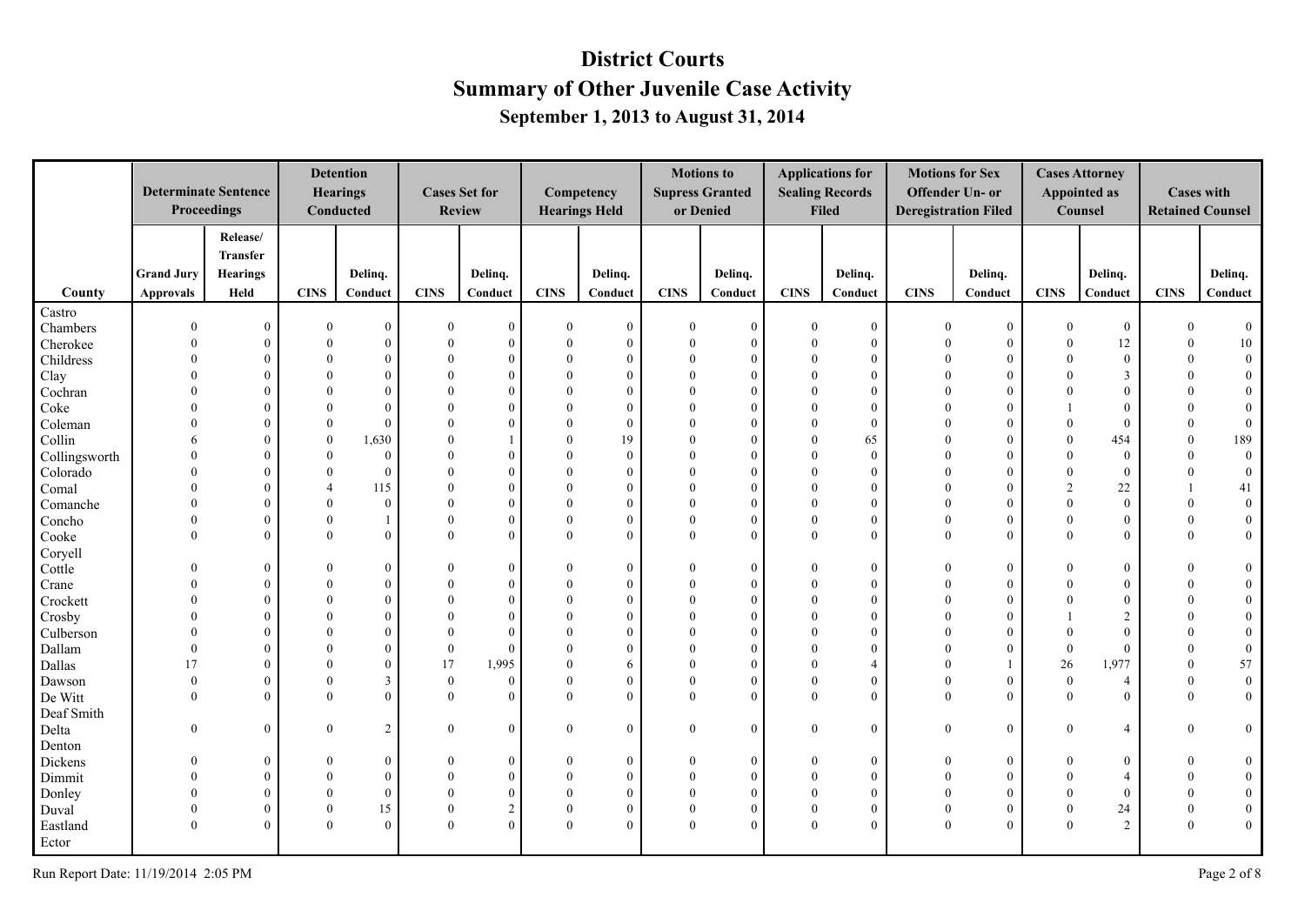|           |                   | <b>Determinate Sentence</b><br>Proceedings |              | <b>Detention</b><br><b>Hearings</b><br>Conducted |              | <b>Cases Set for</b><br><b>Review</b> |                  | Competency<br><b>Hearings Held</b> |                | <b>Motions to</b><br><b>Supress Granted</b><br>or Denied |              | <b>Applications for</b><br><b>Sealing Records</b><br><b>Filed</b> | <b>Motions for Sex</b> | Offender Un- or<br><b>Deregistration Filed</b> |                | <b>Cases Attorney</b><br><b>Appointed as</b><br>Counsel | <b>Cases with</b> | <b>Retained Counsel</b> |
|-----------|-------------------|--------------------------------------------|--------------|--------------------------------------------------|--------------|---------------------------------------|------------------|------------------------------------|----------------|----------------------------------------------------------|--------------|-------------------------------------------------------------------|------------------------|------------------------------------------------|----------------|---------------------------------------------------------|-------------------|-------------------------|
|           |                   | Release/                                   |              |                                                  |              |                                       |                  |                                    |                |                                                          |              |                                                                   |                        |                                                |                |                                                         |                   |                         |
|           |                   | <b>Transfer</b>                            |              |                                                  |              |                                       |                  |                                    |                |                                                          |              |                                                                   |                        |                                                |                |                                                         |                   |                         |
|           | <b>Grand Jury</b> | <b>Hearings</b>                            |              | Delinq.                                          |              | Delinq.                               |                  | Delinq.                            |                | Delinq.                                                  |              | Delinq.                                                           |                        | Delinq.                                        |                | Delinq.                                                 |                   | Delinq.                 |
| County    | <b>Approvals</b>  | Held                                       | <b>CINS</b>  | Conduct                                          | <b>CINS</b>  | Conduct                               | <b>CINS</b>      | Conduct                            | <b>CINS</b>    | Conduct                                                  | <b>CINS</b>  | Conduct                                                           | <b>CINS</b>            | Conduct                                        | <b>CINS</b>    | Conduct                                                 | <b>CINS</b>       | Conduct                 |
| Edwards   | $\overline{0}$    | $\mathbf{0}$                               | $\mathbf{0}$ | $\mathbf{0}$                                     | $\mathbf{0}$ | $\mathbf{0}$                          | $\overline{0}$   | $\mathbf{0}$                       | $\overline{0}$ | $\overline{0}$                                           | $\mathbf{0}$ | $\overline{0}$                                                    | $\overline{0}$         | $\overline{0}$                                 | $\mathbf{0}$   | $\mathbf{0}$                                            | $\overline{0}$    | $\overline{0}$          |
| El Paso   | $\theta$          | $\overline{0}$                             | $\mathbf{0}$ | 706                                              | $\mathbf{0}$ | 1,048                                 | $\boldsymbol{0}$ | 12                                 | $\mathbf{0}$   | 74                                                       | $\mathbf{0}$ | 30                                                                | $\mathbf{0}$           | 10                                             | $\mathbf{0}$   | 3,359                                                   | $\mathbf{0}$      | 583                     |
| Ellis     | $\Omega$          | $\theta$                                   | $\Omega$     | $\mathbf{0}$                                     |              | $\theta$                              | $\boldsymbol{0}$ | $\mathbf{0}$                       | $\Omega$       | $\theta$                                                 | $\Omega$     | $\mathbf{0}$                                                      | $\theta$               | $\overline{0}$                                 | $\mathbf{0}$   | $\boldsymbol{0}$                                        | $\theta$          | $\overline{0}$          |
| Erath     | $\Omega$          | $\Omega$                                   | $\Omega$     | $\Omega$                                         | $\Omega$     | $\Omega$                              | $\mathbf{0}$     | $\Omega$                           | $\Omega$       | $\Omega$                                                 | $\Omega$     | $\theta$                                                          | $\Omega$               | $\overline{0}$                                 | $\theta$       | $\boldsymbol{0}$                                        | $\Omega$          | $\mathbf{0}$            |
| Falls     | $\Omega$          | $\Omega$                                   | $\Omega$     | $\Omega$                                         | $\Omega$     | $\Omega$                              | $\theta$         | $\Omega$                           | $\Omega$       | $\Omega$                                                 | $\Omega$     | $\theta$                                                          | $\Omega$               | $\theta$                                       | $\Omega$       | $\mathbf{0}$                                            | $\Omega$          | $\mathbf{0}$            |
| Fannin    |                   | $\Omega$                                   | $\Omega$     | 8                                                |              | 13                                    | $\mathbf{0}$     | $\Omega$                           | $\Omega$       | $\Omega$                                                 | $\Omega$     | $\theta$                                                          | $\Omega$               | $\overline{0}$                                 |                | $\overline{2}$                                          |                   | $\boldsymbol{0}$        |
| Fayette   |                   |                                            | $\Omega$     | $\Omega$                                         |              | $\theta$                              | $\Omega$         | $\Omega$                           | $\Omega$       | $\Omega$                                                 | $\Omega$     | $\theta$                                                          | $\Omega$               | $\theta$                                       | $\Omega$       | $\theta$                                                |                   | $\boldsymbol{0}$        |
| Fisher    | $\Omega$          | $\Omega$                                   | $\Omega$     | $\Omega$                                         |              | $\Omega$                              | $\theta$         | $\Omega$                           | $\Omega$       | $\Omega$                                                 | $\Omega$     | $\theta$                                                          | $\Omega$               | $\theta$                                       | $\Omega$       | $\theta$                                                | $\Omega$          | $\boldsymbol{0}$        |
| Floyd     | $\Omega$          | $\theta$                                   | $\Omega$     |                                                  |              | $\Omega$                              | $\theta$         | $\Omega$                           | $\Omega$       | $\Omega$                                                 | $\Omega$     | $\theta$                                                          | $\Omega$               | $\theta$                                       | $\Omega$       |                                                         | $\Omega$          | $\mathbf{0}$            |
| Foard     | $\Omega$          | $\Omega$                                   | $\Omega$     | $\theta$                                         |              | $\Omega$                              | $\theta$         | $\Omega$                           | $\Omega$       | $\Omega$                                                 | $\Omega$     | $\mathbf{0}$                                                      | $\Omega$               | $\overline{0}$                                 | $\Omega$       | $\mathbf{0}$                                            |                   | $\mathbf{0}$            |
| Fort Bend | $\Omega$          | $\Omega$                                   | $\Omega$     | $\Omega$                                         |              | $\Omega$                              | $\Omega$         | $\Omega$                           | $\Omega$       | $\Omega$                                                 | $\Omega$     | $\theta$                                                          | $\Omega$               | $\overline{0}$                                 | $\Omega$       | $\theta$                                                |                   | $\overline{0}$          |
| Franklin  | $\Omega$          | $\Omega$                                   | $\Omega$     | $\Omega$                                         |              | $\Omega$                              | $\Omega$         | $\Omega$                           | $\Omega$       |                                                          | $\Omega$     | $\theta$                                                          | $\Omega$               | $\theta$                                       | $\Omega$       | $\theta$                                                |                   | 1                       |
| Freestone | $\Omega$          | $\Omega$                                   | $\Omega$     | $\Omega$                                         |              | $\Omega$                              | $\theta$         | $\Omega$                           | $\Omega$       | $\Omega$                                                 |              | $\Omega$                                                          | $\Omega$               | $\overline{0}$                                 | $\Omega$       | $\theta$                                                | $\Omega$          | $\overline{0}$          |
| Frio      |                   | $\theta$                                   | $\Omega$     | $\theta$                                         |              | $\Omega$                              | $\Omega$         | $\Omega$                           | $\Omega$       | $\Omega$                                                 |              | $\theta$                                                          | $\Omega$               | $\theta$                                       | $\Omega$       | $\theta$                                                |                   | $\overline{0}$          |
| Gaines    | $\theta$          | $\Omega$                                   | $\Omega$     | $\Omega$                                         |              | $\Omega$                              | $\theta$         | $\Omega$                           | $\Omega$       | $\Omega$                                                 | $\Omega$     | $\theta$                                                          | $\Omega$               | $\theta$                                       |                | $\overline{7}$                                          | $\Omega$          | $\boldsymbol{0}$        |
| Galveston | $\theta$          | $\theta$                                   | 24           | 961                                              | $\Omega$     | $\Omega$                              | $\theta$         | $\theta$                           | $\theta$       | $\Omega$                                                 | $\Omega$     | $\theta$                                                          | $\Omega$               | $\theta$                                       | $\mathbf{0}$   | 385                                                     | $\Omega$          | $\boldsymbol{0}$        |
| Garza     | $\theta$          | $\Omega$                                   | $\mathbf{0}$ | $\overline{1}$                                   | $\Omega$     | $\Omega$                              | $\mathbf{0}$     | $\theta$                           | $\theta$       | $\Omega$                                                 | $\theta$     | $\theta$                                                          | $\theta$               | $\overline{0}$                                 | $\theta$       | $\overline{0}$                                          | $\theta$          | $\mathbf{0}$            |
| Gillespie |                   |                                            |              |                                                  |              |                                       |                  |                                    |                |                                                          |              |                                                                   |                        |                                                |                |                                                         |                   |                         |
| Glasscock | $\Omega$          | $\theta$                                   | $\Omega$     | $\Omega$                                         | $\Omega$     | $\Omega$                              | $\mathbf{0}$     | $\mathbf{0}$                       | $\Omega$       | $\theta$                                                 | $\Omega$     | $\mathbf{0}$                                                      | $\Omega$               | $\mathbf{0}$                                   | $\Omega$       | $\boldsymbol{0}$                                        | $\Omega$          | $\mathbf{0}$            |
| Goliad    | $\Omega$          | $\theta$                                   | $\theta$     | $\theta$                                         |              | $\Omega$                              | $\theta$         | $\Omega$                           | $\Omega$       | $\Omega$                                                 | $\Omega$     | $\theta$                                                          | $\Omega$               | $\overline{0}$                                 | $\Omega$       | $\mathbf{0}$                                            | $\Omega$          | $\overline{0}$          |
| Gonzales  | $\Omega$          | $\theta$                                   | $\Omega$     | $\theta$                                         |              | $\Omega$                              | $\theta$         | $\Omega$                           | $\Omega$       | $\Omega$                                                 |              | $\theta$                                                          | $\Omega$               | 1                                              | $\Omega$       | 5                                                       | $\Omega$          | $\mathbf{1}$            |
| Gray      | $\Omega$          | $\Omega$                                   | $\theta$     | $7\overline{ }$                                  |              | $\Omega$                              | $\mathbf{0}$     | $\Omega$                           | $\Omega$       | $\Omega$                                                 | $\Omega$     | $\theta$                                                          | $\Omega$               | $\overline{0}$                                 | $\Omega$       | 14                                                      | $\theta$          | $\mathbf{0}$            |
| Grayson   | $\Omega$          | $\theta$                                   | $\Omega$     | 128                                              | $\Omega$     | $\Omega$                              | $\theta$         |                                    | $\Omega$       | $\Omega$                                                 | $\Omega$     | $\Omega$                                                          | $\Omega$               | $\theta$                                       | $\theta$       | 127                                                     | $\theta$          | $\overline{0}$          |
| Gregg     |                   |                                            |              |                                                  |              |                                       |                  |                                    |                |                                                          |              |                                                                   |                        |                                                |                |                                                         |                   |                         |
| Grimes    | $\Omega$          | $\theta$                                   | $\theta$     | $\mathbf{0}$                                     |              | $\Omega$                              | $\theta$         | $\theta$                           | $\Omega$       | $\theta$                                                 | $\Omega$     | $\boldsymbol{0}$                                                  | $\Omega$               | $\mathbf{0}$                                   | $\Omega$       | $\mathbf{0}$                                            |                   | $\mathbf{0}$            |
| Guadalupe | $\overline{2}$    | $\Omega$                                   | 79           | 421                                              | $\Omega$     | $\Omega$                              | $\theta$         | $\Omega$                           | $\Omega$       | $\Omega$                                                 |              | 17                                                                | $\Omega$               | $\overline{0}$                                 | $\overline{4}$ | 81                                                      | $\Omega$          | $\,8\,$                 |
| Hale      | $\Omega$          | $\Omega$                                   | $\theta$     | 10                                               |              | $\Omega$                              | $\Omega$         | $\Omega$                           | $\Omega$       | $\Omega$                                                 | $\Omega$     | $\theta$                                                          | $\Omega$               | $\Omega$                                       | $\Omega$       | 18                                                      | $\Omega$          | $7\overline{ }$         |
| Hall      |                   | $\Omega$                                   | $\Omega$     | $\theta$                                         |              | $\Omega$                              | $\Omega$         | $\Omega$                           | $\Omega$       | $\Omega$                                                 |              | $\theta$                                                          | $\Omega$               | $\theta$                                       | $\Omega$       | $\mathbf{0}$                                            |                   | $\mathbf{0}$            |
| Hamilton  |                   | $\Omega$                                   | $\Omega$     | $\Omega$                                         |              | $\Omega$                              | $\Omega$         | $\Omega$                           | $\Omega$       | $\Omega$                                                 |              | $\Omega$                                                          |                        | $\theta$                                       | $\Omega$       | $\mathbf{0}$                                            |                   | $\boldsymbol{0}$        |
| Hansford  | $\Omega$          | $\Omega$                                   | $\Omega$     | $\Omega$                                         |              | $\Omega$                              | $\Omega$         | $\Omega$                           | $\Omega$       | $\Omega$                                                 |              | $\theta$                                                          | $\Omega$               | $\Omega$                                       | $\mathfrak{D}$ |                                                         |                   | $\boldsymbol{0}$        |
| Hardeman  | $\Omega$          | $\Omega$                                   | $\Omega$     | $\theta$                                         |              | $\Omega$                              | $\theta$         | $\Omega$                           | $\Omega$       | $\Omega$                                                 | $\Omega$     | $\theta$                                                          | $\theta$               | $\overline{0}$                                 | $\Omega$       | $\mathbf{0}$                                            | $\Omega$          | $\overline{0}$          |
| Hardin    | $\Omega$          |                                            | $\Omega$     | 28                                               | $\Omega$     | $\theta$                              | $\boldsymbol{0}$ | $\mathbf{0}$                       | $\Omega$       | $\theta$                                                 | $\theta$     | $\mathbf{0}$                                                      | $\mathbf{0}$           | $\mathbf{0}$                                   | $\mathbf{0}$   | 12                                                      | $\mathbf{0}$      | 5                       |
| Harris    | 333               | 75                                         | $\Omega$     | 5,864                                            | $\theta$     | 878                                   | $\mathbf{0}$     | $\theta$                           | $\Omega$       | $\Omega$                                                 | $\Omega$     | 241                                                               | $\theta$               | $\overline{0}$                                 | $\Omega$       | 6,077                                                   | $\mathbf{0}$      | 833                     |
| Harrison  |                   |                                            |              |                                                  |              |                                       |                  |                                    |                |                                                          |              |                                                                   |                        |                                                |                |                                                         |                   |                         |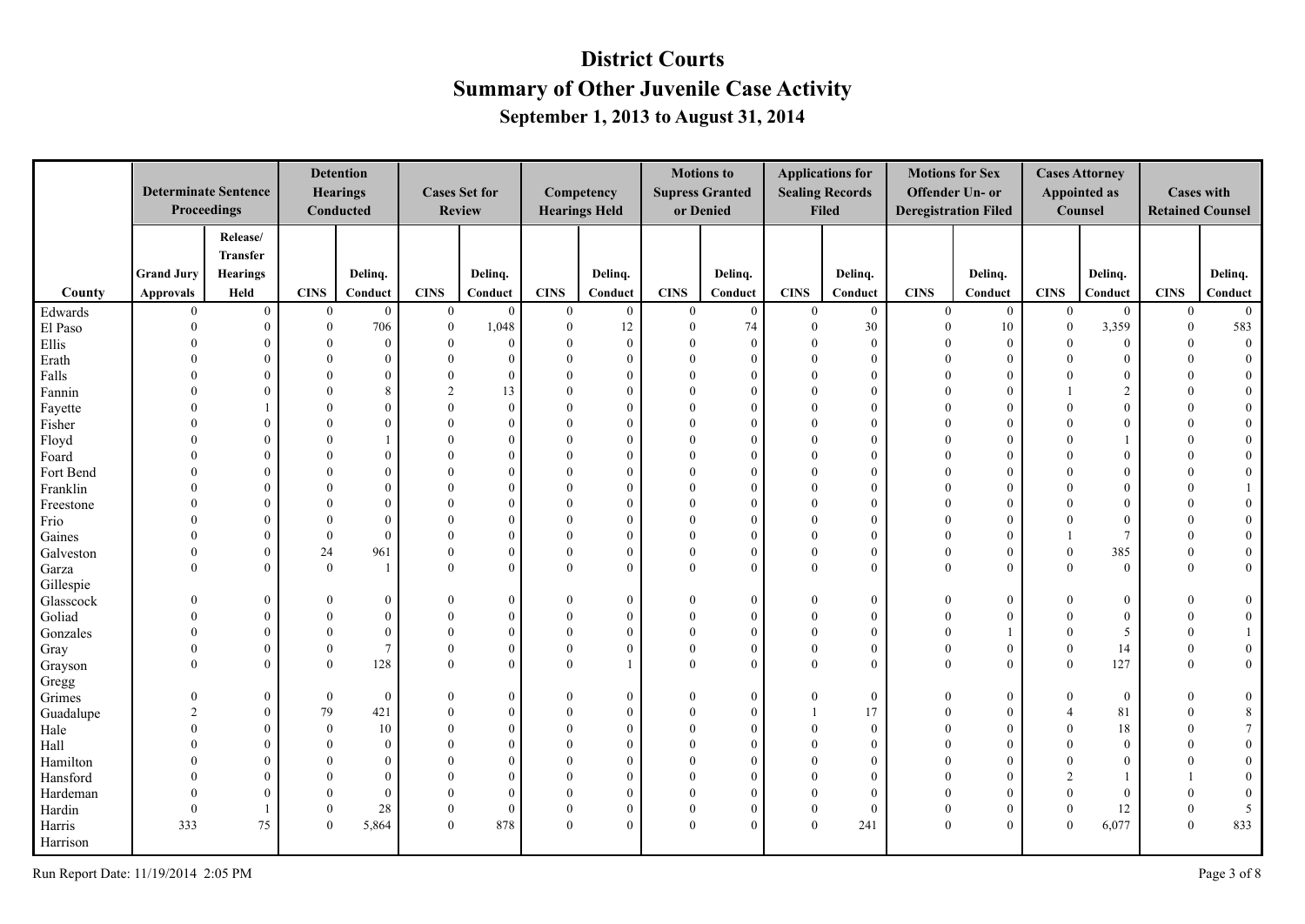|                    |                      | <b>Determinate Sentence</b><br>Proceedings |                              | <b>Detention</b><br><b>Hearings</b><br>Conducted |              | <b>Cases Set for</b><br>Review |                                  | Competency<br><b>Hearings Held</b> |                              | <b>Motions to</b><br><b>Supress Granted</b><br>or Denied |                      | <b>Applications for</b><br><b>Sealing Records</b><br><b>Filed</b> | <b>Motions for Sex</b> | Offender Un- or<br><b>Deregistration Filed</b> |                            | <b>Cases Attorney</b><br><b>Appointed as</b><br>Counsel | <b>Cases with</b>    | <b>Retained Counsel</b>        |
|--------------------|----------------------|--------------------------------------------|------------------------------|--------------------------------------------------|--------------|--------------------------------|----------------------------------|------------------------------------|------------------------------|----------------------------------------------------------|----------------------|-------------------------------------------------------------------|------------------------|------------------------------------------------|----------------------------|---------------------------------------------------------|----------------------|--------------------------------|
|                    |                      | Release/                                   |                              |                                                  |              |                                |                                  |                                    |                              |                                                          |                      |                                                                   |                        |                                                |                            |                                                         |                      |                                |
|                    |                      | <b>Transfer</b>                            |                              |                                                  |              |                                |                                  |                                    |                              |                                                          |                      |                                                                   |                        |                                                |                            |                                                         |                      |                                |
|                    | <b>Grand Jury</b>    | <b>Hearings</b>                            |                              | Delinq.                                          |              | Delinq.                        |                                  | Delinq.                            |                              | Delinq.                                                  |                      | Delinq.                                                           |                        | Delinq.                                        |                            | Delinq.                                                 |                      | Delinq.                        |
| County             | <b>Approvals</b>     | Held                                       | CINS                         | Conduct                                          | <b>CINS</b>  | Conduct                        | CINS                             | Conduct                            | <b>CINS</b>                  | Conduct                                                  | <b>CINS</b>          | Conduct                                                           | <b>CINS</b>            | Conduct                                        | <b>CINS</b>                | Conduct                                                 | <b>CINS</b>          | Conduct                        |
| Hartley            | $\overline{0}$       | $\overline{0}$                             | $\mathbf{0}$                 | $\mathbf{0}$                                     | $\mathbf{0}$ | $\boldsymbol{0}$               | $\boldsymbol{0}$                 | $\mathbf{0}$                       | $\overline{0}$               | $\mathbf{0}$                                             | $\boldsymbol{0}$     | $\boldsymbol{0}$                                                  | $\mathbf{0}$           | $\boldsymbol{0}$                               | $\boldsymbol{0}$           | $\mathbf{0}$                                            | $\mathbf{0}$         | $\overline{0}$                 |
| Haskell            | $\theta$             | $\overline{0}$                             | $\mathbf{0}$                 | 6                                                | $\theta$     | $\theta$                       | $\mathbf{0}$                     | $\theta$                           | $\mathbf{0}$                 | $\Omega$                                                 | $\overline{0}$       | $\theta$                                                          | $\theta$               | $\overline{0}$                                 | $\mathbf{0}$               | 6                                                       | $\mathbf{0}$         | $\overline{0}$                 |
| Hays               |                      |                                            |                              |                                                  |              |                                |                                  |                                    |                              |                                                          |                      |                                                                   |                        |                                                |                            |                                                         |                      |                                |
| Hemphill           | $\Omega$             | $\overline{0}$                             | $\theta$                     | $\Omega$                                         | $\Omega$     | $\overline{0}$                 | $\mathbf{0}$                     | $\theta$                           | $\Omega$                     | $\theta$                                                 | $\Omega$             | $\bf{0}$                                                          | $\Omega$               | $\overline{0}$                                 | $\mathbf{0}$               | $\boldsymbol{0}$                                        |                      | $\overline{0}$                 |
| Henderson          | $\Omega$             | $\theta$                                   | $\theta$                     | 16                                               |              | $\mathbf{0}$                   | $\theta$                         | $\theta$                           | $\Omega$                     | $\theta$                                                 | $\Omega$             | $\theta$                                                          | $\Omega$               | $\overline{0}$                                 | $\mathbf{0}$               | 8                                                       |                      | $\mathbf{0}$                   |
| Hidalgo            |                      | $\theta$                                   | $\theta$                     | $\theta$                                         |              | $\theta$                       | $\mathbf{0}$                     | $\theta$                           | $\Omega$                     | $\Omega$                                                 |                      | $\Omega$                                                          | $\Omega$               | $\overline{0}$                                 | 108                        | 710                                                     |                      | 6                              |
| Hill               | $\Omega$             | $\theta$                                   | $\theta$<br>$\theta$         | $\Omega$                                         |              | $\Omega$<br>$\theta$           | $\theta$<br>$\Omega$             | $\Omega$<br>$\Omega$               | $\Omega$<br>$\Omega$         | $\Omega$                                                 | $\Omega$<br>$\Omega$ | $\Omega$<br>$\Omega$                                              | $\Omega$<br>$\Omega$   | $\theta$                                       | $\theta$<br>$\theta$       | 3                                                       | $\Omega$<br>$\Omega$ | $\boldsymbol{0}$               |
| Hockley            |                      | $\theta$                                   |                              | $\Omega$                                         |              |                                |                                  |                                    |                              | $\Omega$                                                 |                      |                                                                   | $\theta$               | $\theta$                                       |                            | $\mathbf{0}$                                            |                      | $\boldsymbol{0}$               |
| Hood               | $\Omega$<br>$\Omega$ | $\overline{0}$                             | $\mathbf{0}$<br>$\mathbf{0}$ | 6                                                |              | $\mathbf{0}$                   | $\mathbf{0}$                     | $\mathbf{0}$                       | $\mathbf{0}$<br>$\mathbf{0}$ | $\Omega$                                                 | $\theta$<br>$\Omega$ | $\overline{0}$                                                    | $\theta$               | $\mathbf{0}$                                   | $\theta$<br>$\overline{4}$ | $\mathfrak{Z}$                                          | $\theta$             | $\sqrt{2}$                     |
| Hopkins            | $\Omega$             | $\overline{0}$<br>$\theta$                 | $\theta$                     | $\theta$<br>$\Omega$                             | $\Omega$     | $\mathbf{0}$<br>$\theta$       | $\boldsymbol{0}$<br>$\mathbf{0}$ | $\mathbf{0}$<br>$\theta$           | $\theta$                     | $\theta$                                                 | $\Omega$             | $\overline{0}$<br>$\theta$                                        | $\Omega$               | $\mathbf{0}$<br>$\overline{0}$                 | $\Omega$                   | 20<br>$\mathbf{1}$                                      | 1<br>$\theta$        | $\mathfrak{Z}$<br>$\mathbf{0}$ |
| Houston            |                      |                                            |                              |                                                  |              |                                |                                  |                                    |                              | $\theta$                                                 |                      |                                                                   |                        |                                                |                            |                                                         |                      |                                |
| Howard             | $\Omega$             | $\overline{0}$                             | $\theta$                     | $\mathbf{0}$                                     |              | $\overline{0}$                 | $\mathbf{0}$                     | $\mathbf{0}$                       | $\Omega$                     | $\mathbf{0}$                                             | $\Omega$             | $\mathbf{0}$                                                      | $\Omega$               | $\overline{0}$                                 | $\theta$                   | $\boldsymbol{0}$                                        |                      | $\boldsymbol{0}$               |
| Hudspeth           |                      | $\overline{0}$                             | $\theta$                     | $\Omega$                                         |              | $\mathbf{0}$                   | $\mathbf{0}$                     | $\theta$                           | $\Omega$                     | $\Omega$                                                 | $\Omega$             | $\theta$                                                          | $\Omega$               | $\overline{0}$                                 | $\theta$                   | $\overline{0}$                                          | $\Omega$             | $\boldsymbol{0}$               |
| Hunt<br>Hutchinson |                      | $\theta$                                   | $\theta$                     | 17                                               |              | $\theta$                       | $\Omega$                         | $\theta$                           | $\Omega$                     | $\Omega$                                                 | $\Omega$             | $\theta$                                                          | $\Omega$               | $\theta$                                       | $\Omega$                   | 16                                                      | $\Omega$             | $\mathbf{1}$                   |
|                    |                      | $\theta$                                   | $\theta$                     | $\Omega$                                         |              | $\theta$                       | $\theta$                         | $\theta$                           | $\Omega$                     | $\Omega$                                                 | $\Omega$             | $\Omega$                                                          | $\Omega$               | $\overline{0}$                                 | $\theta$                   | $\overline{0}$                                          |                      | $\overline{0}$                 |
| Irion<br>Jack      |                      | $\mathbf{0}$                               | $\boldsymbol{\varDelta}$     |                                                  |              | $\theta$                       | $\Omega$                         | $\theta$                           | $\Omega$                     | $\Omega$                                                 |                      | $\theta$                                                          |                        | $\overline{0}$                                 | 6                          | $\mathbf{1}$                                            |                      | $\overline{0}$                 |
| Jackson            | $\Omega$             | $\theta$                                   | $\Omega$                     | $\Omega$                                         |              | $\theta$                       | $\theta$                         | $\Omega$                           | $\Omega$                     | $\Omega$                                                 | $\Omega$             | $\Omega$                                                          | $\Omega$               | $\theta$                                       | $\Omega$                   | $\boldsymbol{0}$                                        |                      | $\boldsymbol{0}$               |
| Jasper             | $\Omega$             | $\overline{0}$                             | $\theta$                     | 8                                                |              | $\Omega$                       | $\theta$                         | $\Omega$                           | $\Omega$                     | $\Omega$                                                 | $\Omega$             | $\Omega$                                                          | $\Omega$               |                                                | $\theta$                   | 35                                                      | $\Omega$             | $\overline{0}$                 |
| Jeff Davis         |                      | $\overline{0}$                             | $\theta$                     | $\theta$                                         |              | $\mathbf{0}$                   | $\mathbf{0}$                     | $\theta$                           | $\theta$                     | $\Omega$                                                 | $\Omega$             | $\theta$                                                          | $\Omega$               | $\overline{0}$                                 | $\theta$                   | $\overline{0}$                                          | $\theta$             | $\boldsymbol{0}$               |
| Jefferson          | $\Omega$             | $\overline{0}$                             | $\theta$                     | $\Omega$                                         |              | 99                             | $\mathbf{0}$                     | $\mathbf{0}$                       | $\mathbf{0}$                 | $\Omega$                                                 | $\Omega$             | $\Omega$                                                          | $\Omega$               | $\overline{0}$                                 | $\mathbf{0}$               | 383                                                     | $\theta$             | 244                            |
| Jim Hogg           | $\Omega$             | $\theta$                                   | $\theta$                     | $\Omega$                                         |              | $\mathbf{0}$                   | $\theta$                         | $\theta$                           | $\theta$                     | $\theta$                                                 | $\theta$             | $\theta$                                                          | $\Omega$               | $\theta$                                       | $\theta$                   | $\overline{0}$                                          | $\theta$             | $\overline{0}$                 |
| Jim Wells          |                      |                                            |                              |                                                  |              |                                |                                  |                                    |                              |                                                          |                      |                                                                   |                        |                                                |                            |                                                         |                      |                                |
| Johnson            | $\Omega$             | $\overline{0}$                             | $\theta$                     | $\Omega$                                         |              | $\bf{0}$                       | $\bf{0}$                         | $\mathbf{0}$                       | $\mathbf{0}$                 | $\mathbf{0}$                                             | $\Omega$             | $\mathbf{0}$                                                      | $\theta$               | $\overline{0}$                                 | $\theta$                   | $\boldsymbol{0}$                                        | $\theta$             | $\overline{0}$                 |
| Jones              | $\Omega$             | $\overline{0}$                             | $\mathbf{0}$                 | $\mathbf{0}$                                     | $\theta$     | $\mathbf{0}$                   | $\boldsymbol{0}$                 | $\mathbf{0}$                       | $\mathbf{0}$                 | $\mathbf{0}$                                             | $\theta$             | $\overline{0}$                                                    | $\boldsymbol{0}$       | $\overline{0}$                                 | $\mathbf{0}$               | $\mathbf{0}$                                            | $\mathbf{0}$         | $\mathbf{0}$                   |
| Karnes             | $\Omega$             | $\theta$                                   | $\Omega$                     | $\Omega$                                         | $\Omega$     | $\Omega$                       | $\Omega$                         | $\theta$                           | $\theta$                     | $\Omega$                                                 | $\Omega$             | $\theta$                                                          | $\Omega$               | $\theta$                                       | $\Omega$                   | $\theta$                                                | $\Omega$             | $\overline{0}$                 |
| Kaufman            |                      |                                            |                              |                                                  |              |                                |                                  |                                    |                              |                                                          |                      |                                                                   |                        |                                                |                            |                                                         |                      |                                |
| Kendall            |                      |                                            |                              |                                                  |              |                                |                                  |                                    |                              |                                                          |                      |                                                                   |                        |                                                |                            |                                                         |                      |                                |
| Kenedy             | $\Omega$             | $\mathbf{0}$                               | $\theta$                     | $\mathbf{0}$                                     | $\Omega$     | $\overline{0}$                 | $\mathbf{0}$                     | $\mathbf{0}$                       | $\theta$                     | $\mathbf{0}$                                             | $\Omega$             | $\overline{0}$                                                    | $\Omega$               | $\overline{0}$                                 | $\theta$                   | $\boldsymbol{0}$                                        | $\Omega$             | $\mathbf{0}$                   |
| Kent               | $\Omega$             | $\mathbf{0}$                               | $\theta$                     | $\Omega$                                         |              | $\mathbf{0}$                   | $\mathbf{0}$                     | $\theta$                           | $\Omega$                     | $\Omega$                                                 | $\Omega$             | $\theta$                                                          | $\Omega$               | $\overline{0}$                                 | $\Omega$                   | $\mathbf{0}$                                            |                      | $\overline{0}$                 |
| Kerr               |                      | $\overline{0}$                             | $\theta$                     | $\Omega$                                         |              | $\mathbf{0}$                   | $\theta$                         | $\theta$                           | $\Omega$                     | $\Omega$                                                 |                      | $\overline{0}$                                                    | $\Omega$               | $\overline{0}$                                 | $\Omega$                   | $\theta$                                                |                      | $\boldsymbol{0}$               |
| Kimble             |                      | $\theta$                                   | $\theta$                     | $\Omega$                                         |              | $\Omega$                       | $\theta$                         | $\Omega$                           | $\Omega$                     | $\Omega$                                                 |                      | $\Omega$                                                          | $\Omega$               | $\overline{0}$                                 | $\Omega$                   | $\theta$                                                |                      | $\overline{0}$                 |
| King               |                      | $\mathbf{0}$                               | $\Omega$                     | $\Omega$                                         |              | $\theta$                       | $\mathbf{0}$                     | $\Omega$                           | $\Omega$                     | $\Omega$                                                 | $\Omega$             | $\Omega$                                                          | $\Omega$               | $\mathbf{0}$                                   | $\Omega$                   | $\mathbf{0}$                                            | $\Omega$             | $\boldsymbol{0}$               |
| Kinney             | $\Omega$             | $\Omega$                                   | $\Omega$                     | $\Omega$                                         | $\Omega$     | $\Omega$                       | $\Omega$                         | $\theta$                           | $\Omega$                     | $\Omega$                                                 | $\Omega$             | $\Omega$                                                          | $\Omega$               | $\theta$                                       | $\Omega$                   | $\theta$                                                | $\Omega$             | $\overline{0}$                 |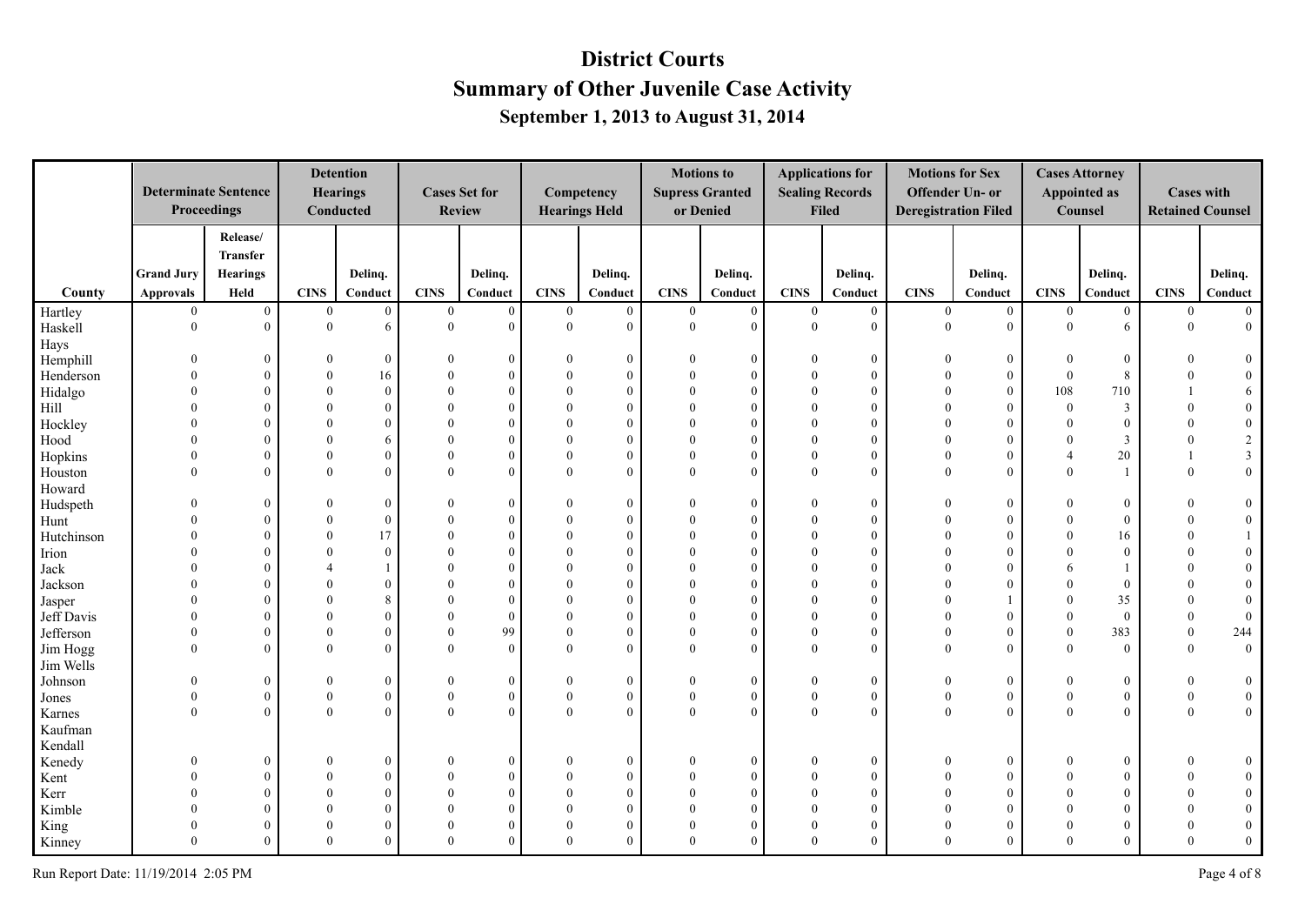|            |                   | <b>Determinate Sentence</b><br>Proceedings |                | <b>Detention</b><br><b>Hearings</b><br>Conducted |              | <b>Cases Set for</b><br><b>Review</b> |              | Competency<br><b>Hearings Held</b> |                | <b>Motions to</b><br><b>Supress Granted</b><br>or Denied |              | <b>Applications for</b><br><b>Sealing Records</b><br><b>Filed</b> |                | <b>Motions for Sex</b><br>Offender Un- or<br><b>Deregistration Filed</b> |              | <b>Cases Attorney</b><br><b>Appointed as</b><br>Counsel | <b>Cases with</b> | <b>Retained Counsel</b> |
|------------|-------------------|--------------------------------------------|----------------|--------------------------------------------------|--------------|---------------------------------------|--------------|------------------------------------|----------------|----------------------------------------------------------|--------------|-------------------------------------------------------------------|----------------|--------------------------------------------------------------------------|--------------|---------------------------------------------------------|-------------------|-------------------------|
|            |                   | Release/                                   |                |                                                  |              |                                       |              |                                    |                |                                                          |              |                                                                   |                |                                                                          |              |                                                         |                   |                         |
|            |                   | <b>Transfer</b>                            |                |                                                  |              |                                       |              |                                    |                |                                                          |              |                                                                   |                |                                                                          |              |                                                         |                   |                         |
|            | <b>Grand Jury</b> | <b>Hearings</b>                            |                | Delinq.                                          |              | Delinq.                               |              | Delinq.                            |                | Delinq.                                                  |              | Delinq.                                                           |                | Delinq.                                                                  |              | Delinq.                                                 |                   | Delinq.                 |
| County     | <b>Approvals</b>  | Held                                       | CINS           | Conduct                                          | <b>CINS</b>  | Conduct                               | CINS         | Conduct                            | <b>CINS</b>    | Conduct                                                  | <b>CINS</b>  | Conduct                                                           | <b>CINS</b>    | Conduct                                                                  | <b>CINS</b>  | Conduct                                                 | <b>CINS</b>       | Conduct                 |
| Kleberg    | $\theta$          | $\overline{0}$                             | $\mathbf{0}$   | $\mathbf{0}$                                     | $\mathbf{0}$ | $\boldsymbol{0}$                      | $\bf{0}$     | $\mathbf{0}$                       | $\overline{0}$ | $\overline{0}$                                           | $\mathbf{0}$ | $\boldsymbol{0}$                                                  | $\overline{0}$ | $\boldsymbol{0}$                                                         | $\mathbf{0}$ | $\mathbf{0}$                                            | $\overline{0}$    | $\mathbf{0}$            |
| Knox       | $\Omega$          | $\overline{0}$                             | $\mathbf{0}$   | $\Omega$                                         | $\Omega$     | $\mathbf{0}$                          | $\mathbf{0}$ | $\mathbf{0}$                       | $\mathbf{0}$   | $\Omega$                                                 | $\theta$     | $\mathbf{0}$                                                      | $\theta$       | $\overline{0}$                                                           | $\mathbf{0}$ | $\mathbf{0}$                                            | $\mathbf{0}$      | $\mathbf{0}$            |
| La Salle   | $\Omega$          | $\overline{0}$                             | $\theta$       | $\Omega$                                         |              | $\mathbf{0}$                          | $\mathbf{0}$ | $\overline{0}$                     | $\theta$       | $\theta$                                                 | $\theta$     | $\overline{0}$                                                    | $\theta$       | $\mathbf{0}$                                                             | $\theta$     | $\mathbf{1}$                                            | $\theta$          | $\overline{0}$          |
| Lamar      | $\Omega$          | $\mathbf{1}$                               | $\theta$       | $\Omega$                                         | $\Omega$     | $\theta$                              | $\mathbf{0}$ | $\theta$                           | $\theta$       | $\theta$                                                 | $\Omega$     | $\theta$                                                          | $\Omega$       | $\overline{0}$                                                           | $\theta$     | $\overline{2}$                                          | $\theta$          | $\mathbf{0}$            |
| Lamb       |                   |                                            |                |                                                  |              |                                       |              |                                    |                |                                                          |              |                                                                   |                |                                                                          |              |                                                         |                   |                         |
| Lampasas   |                   | $\overline{0}$                             | $\overline{2}$ | 25                                               |              | $\overline{0}$                        | $\mathbf{0}$ | $\theta$                           |                | $\theta$                                                 | $\Omega$     |                                                                   |                | $\overline{0}$                                                           | $\Omega$     | 8                                                       |                   | $\mathbf{1}$            |
| Lavaca     |                   | $\theta$                                   | $\theta$       | $\Omega$                                         |              | $\theta$                              | $\theta$     | $\theta$                           | $\Omega$       | $\Omega$                                                 | $\Omega$     | $\Omega$                                                          | $\Omega$       | $\overline{0}$                                                           | $\theta$     | $\overline{4}$                                          |                   | $\mathbf{1}$            |
| Lee        | $\mathbf{3}$      | $\theta$                                   | $\theta$       | $\Omega$                                         |              | $\Omega$                              | $\Omega$     | $\Omega$                           | $\Omega$       | $\Omega$                                                 | $\Omega$     | $\Omega$                                                          | $\Omega$       | $\Omega$                                                                 | $\theta$     | 13                                                      | $\Omega$          | $\tau$                  |
| Leon       |                   | $\overline{0}$                             | $\theta$       | $\Omega$                                         |              | $\mathbf{0}$                          | $\theta$     | $\theta$                           | $\theta$       | $\Omega$                                                 | $\Omega$     | $\theta$                                                          | $\Omega$       | $\mathbf{0}$                                                             | $\theta$     | $\boldsymbol{0}$                                        |                   | $\boldsymbol{0}$        |
| Liberty    |                   | $\Omega$                                   | $\theta$       | $\Omega$                                         |              | $\Omega$                              | $\Omega$     | $\Omega$                           | $\Omega$       | $\Omega$                                                 | $\Omega$     | $\Omega$                                                          | $\Omega$       | $\theta$                                                                 | $\Omega$     | $\mathbf{0}$                                            |                   | $\boldsymbol{0}$        |
| Limestone  |                   | $\theta$                                   | $\theta$       | 30                                               |              | $\Omega$                              | $\theta$     | $\Omega$                           | $\Omega$       | $\Omega$                                                 | $\Omega$     | $\Omega$                                                          | $\Omega$       | $\theta$                                                                 | $\Omega$     | 5                                                       |                   | $\mathfrak{Z}$          |
| Lipscomb   |                   | $\theta$                                   | $\Omega$       | $\Omega$                                         |              | $\Omega$                              | $\Omega$     | $\Omega$                           | $\Omega$       |                                                          | $\Omega$     | $\Omega$                                                          | $\Omega$       | $\theta$                                                                 | $\Omega$     | $\mathbf{0}$                                            |                   | $\boldsymbol{0}$        |
| Live Oak   |                   | $\theta$                                   | $\theta$       | $\Omega$                                         |              | $\theta$                              | $\Omega$     | $\theta$                           | $\Omega$       | $\Omega$                                                 |              | $\Omega$                                                          |                | $\theta$                                                                 | $\theta$     | $\overline{4}$                                          |                   | $\boldsymbol{0}$        |
| Llano      |                   | $\theta$                                   | $\theta$       | $\Omega$                                         |              | $\Omega$                              | $\theta$     | $\theta$                           | $\Omega$       | $\Omega$                                                 |              | $\Omega$                                                          |                | $\theta$                                                                 | $\Omega$     | $\theta$                                                |                   | $\mathfrak{Z}$          |
| Loving     |                   | $\theta$                                   | $\theta$       | $\Omega$                                         |              | $\Omega$                              | $\Omega$     | $\theta$                           | $\Omega$       | $\Omega$                                                 |              | $\Omega$                                                          | $\Omega$       | $\theta$                                                                 | $\theta$     | $\mathbf{0}$                                            |                   | $\boldsymbol{0}$        |
| Lubbock    |                   | $\theta$                                   | $\theta$       | 300                                              |              | $\Omega$                              | $\theta$     | 44                                 | $\Omega$       | $\Omega$                                                 | $\Omega$     | 2                                                                 | $\Omega$       | $\overline{0}$                                                           | $\theta$     | 331                                                     |                   | 5 <sup>5</sup>          |
| Lynn       |                   | $\mathbf{0}$                               | $\theta$       | $\Omega$                                         |              | $\theta$                              | $\Omega$     | $\theta$                           |                | $\Omega$                                                 |              | $\theta$                                                          |                | $\theta$                                                                 | $\theta$     | $\mathbf{1}$                                            |                   | $\mathbf{0}$            |
| Madison    |                   | $\theta$                                   | $\Omega$       | $\Omega$                                         |              | $\Omega$                              | $\theta$     | $\Omega$                           | $\Omega$       | $\Omega$                                                 | $\Omega$     | $\Omega$                                                          | $\Omega$       | $\theta$                                                                 | $\Omega$     | $\boldsymbol{0}$                                        |                   | $\bf{0}$                |
| Marion     |                   | $\overline{0}$                             | $\theta$       | $\Omega$                                         |              | $\Omega$                              | $\theta$     | $\Omega$                           | $\Omega$       |                                                          | $\Omega$     | $\Omega$                                                          | $\Omega$       | $\theta$                                                                 | $\Omega$     | $\mathbf{0}$                                            |                   | $\boldsymbol{0}$        |
| Martin     |                   | $\overline{0}$                             | $\theta$       | $\Omega$                                         |              | $\theta$                              | $\mathbf{0}$ | $\theta$                           | $\Omega$       | $\Omega$                                                 | $\Omega$     | $\Omega$                                                          | $\Omega$       | $\theta$                                                                 | $\theta$     | $\theta$                                                |                   | $\boldsymbol{0}$        |
| Mason      |                   | $\overline{0}$                             | $\theta$       | $\Omega$                                         |              | $\Omega$                              | $\mathbf{0}$ | $\mathbf{0}$                       | $\theta$       | $\Omega$                                                 | $\Omega$     | $\Omega$                                                          | $\Omega$       | $\theta$                                                                 | $\theta$     | $\theta$                                                |                   | $\boldsymbol{0}$        |
| Matagorda  | $\Omega$          | $\theta$                                   | $\theta$       | $\Omega$                                         |              | $\theta$                              | $\theta$     | $\theta$                           | $\theta$       | $\theta$                                                 | $\Omega$     | $\Omega$                                                          | $\Omega$       | $\theta$                                                                 | $\Omega$     | $\overline{7}$                                          | $\Omega$          | $\overline{4}$          |
| Maverick   |                   |                                            |                |                                                  |              |                                       |              |                                    |                |                                                          |              |                                                                   |                |                                                                          |              |                                                         |                   |                         |
| McCulloch  | $\Omega$          | $\overline{0}$                             | $\mathbf{0}$   | $\Omega$                                         |              | $\mathbf{0}$                          | $\bf{0}$     | $\mathbf{0}$                       | $\Omega$       | $\theta$                                                 | $\Omega$     | $\overline{0}$                                                    | $\Omega$       | $\overline{0}$                                                           | $\mathbf{0}$ | $\overline{7}$                                          | $\Omega$          |                         |
| McLennan   | 3                 | $\mathfrak{Z}$                             | 135            | 725                                              | $\Omega$     | $\mathbf{3}$                          | $\mathbf{0}$ | $\mathbf{0}$                       | $\theta$       | $\theta$                                                 | $\Omega$     | $\overline{4}$                                                    | $\theta$       | $\overline{0}$                                                           | 130          | 602                                                     | $\mathbf{0}$      | $28\,$                  |
| McMullen   | $\Omega$          | $\Omega$                                   | $\theta$       | $\Omega$                                         | $\Omega$     | $\Omega$                              | $\Omega$     | $\theta$                           | $\Omega$       | $\Omega$                                                 | $\Omega$     | $\Omega$                                                          | $\Omega$       | $\Omega$                                                                 | $\Omega$     | $\theta$                                                | $\Omega$          | $\overline{0}$          |
| Medina     |                   |                                            |                |                                                  |              |                                       |              |                                    |                |                                                          |              |                                                                   |                |                                                                          |              |                                                         |                   |                         |
| Menard     |                   | $\overline{0}$                             | $\theta$       | $\Omega$                                         |              | $\Omega$                              | $\Omega$     | $\mathbf{0}$                       | $\Omega$       | $\theta$                                                 | $\Omega$     | $\theta$                                                          |                | $\overline{0}$                                                           | $\Omega$     | $\boldsymbol{0}$                                        |                   | $\bf{0}$                |
| Midland    |                   | $\theta$                                   | $\theta$       | $\Omega$                                         |              | $\overline{0}$                        | $\theta$     | $\Omega$                           | $\Omega$       | $\Omega$                                                 |              | $\Omega$                                                          | $\Omega$       | $\overline{0}$                                                           | $\Omega$     | $\boldsymbol{0}$                                        |                   | $\overline{2}$          |
| Milam      |                   | $\theta$                                   | $\theta$       | 25                                               |              | $\theta$                              | $\theta$     | $\theta$                           | $\Omega$       | $\Omega$                                                 | $\Omega$     | $\Omega$                                                          | $\Omega$       | $\Omega$                                                                 |              | 12                                                      |                   | $0\,$                   |
| Mills      |                   | $\theta$                                   | $\theta$       | $\Omega$                                         |              | $\Omega$                              | $\theta$     | $\Omega$                           |                | $\Omega$                                                 |              | $\Omega$                                                          |                | $\theta$                                                                 | $\Omega$     | $\mathbf{0}$                                            |                   | $\boldsymbol{0}$        |
| Mitchell   |                   | $\theta$                                   | $\theta$       | $\Omega$                                         |              | $\Omega$                              | $\theta$     | $\Omega$                           |                |                                                          |              | $\Omega$                                                          |                | $\overline{0}$                                                           | $\Omega$     | $\theta$                                                |                   | $\overline{0}$          |
| Montague   |                   | $\overline{0}$                             | $\theta$       | $\overline{7}$                                   |              | $\Omega$                              | $\mathbf{0}$ | $\Omega$                           | $\Omega$       | 0                                                        | $\Omega$     | $\theta$                                                          | $\Omega$       | $\mathbf{0}$                                                             | $\Omega$     | $\overline{2}$                                          | $\Omega$          | $\boldsymbol{0}$        |
| Montgomery | $\Omega$          | $\Omega$                                   | $\overline{2}$ | 50                                               | $\Omega$     | $\Omega$                              | $\Omega$     | $\theta$                           | $\theta$       | $\Omega$                                                 | $\Omega$     | $\mathbf{Q}$                                                      | $\Omega$       | $\theta$                                                                 | $\mathbf{1}$ | 19                                                      | $\Omega$          | $\mathbf{1}$            |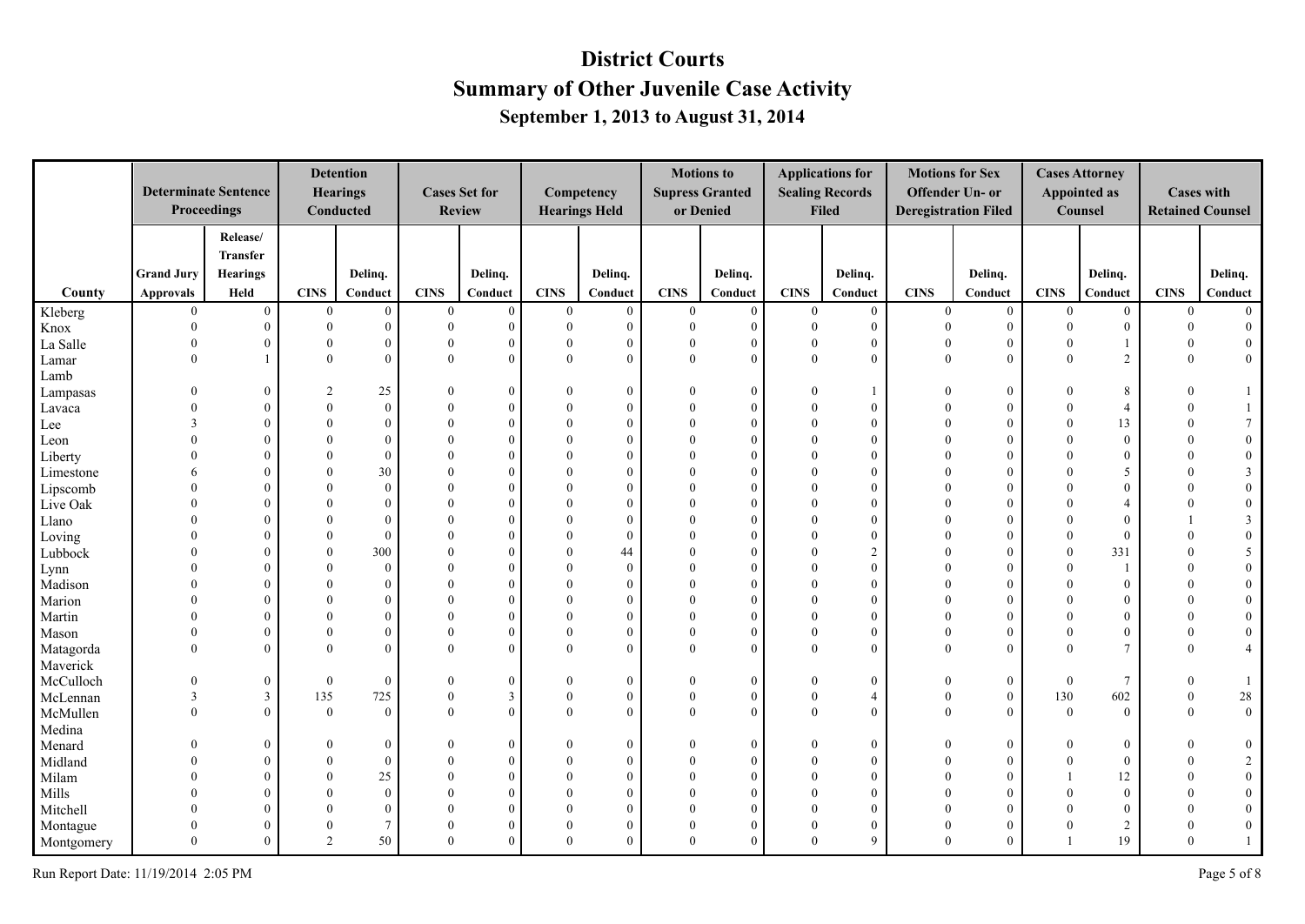|                    |                   | <b>Determinate Sentence</b><br>Proceedings |                          | <b>Detention</b><br><b>Hearings</b><br>Conducted |                          | <b>Cases Set for</b><br><b>Review</b> |                              | Competency<br><b>Hearings Held</b> | or Denied            | <b>Motions to</b><br><b>Supress Granted</b> |                      | <b>Applications for</b><br><b>Sealing Records</b><br><b>Filed</b> |                      | <b>Motions for Sex</b><br>Offender Un- or<br><b>Deregistration Filed</b> |                          | <b>Cases Attorney</b><br><b>Appointed as</b><br>Counsel | <b>Cases with</b><br><b>Retained Counsel</b> |                     |
|--------------------|-------------------|--------------------------------------------|--------------------------|--------------------------------------------------|--------------------------|---------------------------------------|------------------------------|------------------------------------|----------------------|---------------------------------------------|----------------------|-------------------------------------------------------------------|----------------------|--------------------------------------------------------------------------|--------------------------|---------------------------------------------------------|----------------------------------------------|---------------------|
|                    |                   | Release/                                   |                          |                                                  |                          |                                       |                              |                                    |                      |                                             |                      |                                                                   |                      |                                                                          |                          |                                                         |                                              |                     |
|                    |                   | <b>Transfer</b>                            |                          |                                                  |                          |                                       |                              |                                    |                      |                                             |                      |                                                                   |                      |                                                                          |                          |                                                         |                                              |                     |
|                    | <b>Grand Jury</b> | <b>Hearings</b>                            |                          | Delinq.                                          |                          | Delinq.                               |                              | Delinq.                            |                      | Delinq.                                     |                      | Delinq.                                                           |                      | Delinq.                                                                  |                          | Delinq.                                                 |                                              | Delinq.             |
| County             | <b>Approvals</b>  | Held                                       | CINS                     | Conduct                                          | <b>CINS</b>              | Conduct                               | CINS                         | Conduct                            | <b>CINS</b>          | Conduct                                     | <b>CINS</b>          | Conduct                                                           | <b>CINS</b>          | Conduct                                                                  | <b>CINS</b>              | Conduct                                                 | <b>CINS</b>                                  | Conduct             |
| Moore              | $\overline{0}$    | $\mathbf{0}$                               | $\boldsymbol{0}$         | $\overline{0}$                                   | $\overline{0}$           | $\boldsymbol{0}$                      | $\boldsymbol{0}$             | $\mathbf{0}$                       | $\bf{0}$             | $\mathbf{0}$                                | $\mathbf{0}$         | $\overline{0}$                                                    | $\mathbf{0}$         | $\overline{0}$                                                           | $\mathbf{0}$             | $\overline{0}$                                          | $\overline{0}$                               | $\Omega$            |
| Morris             | $\Omega$          | $\overline{0}$                             | $\theta$                 | $\theta$                                         | $\Omega$                 | $\theta$                              | $\mathbf{0}$                 | $\theta$                           | $\theta$             | $\theta$                                    | $\theta$             | $\mathbf{0}$                                                      | $\theta$             | $\overline{0}$                                                           | $\mathbf{0}$             | $\boldsymbol{0}$                                        | $\theta$                                     | $\mathbf{0}$        |
| Motley             | $\Omega$          | $\theta$                                   | $\Omega$                 | $\Omega$                                         |                          | $\Omega$                              | $\mathbf{0}$                 | $\Omega$                           | $\Omega$             | $\theta$                                    | $\Omega$             | $\mathbf{0}$                                                      | $\theta$             | $\theta$                                                                 | $\Omega$                 | $\overline{0}$                                          | $\Omega$                                     | $\mathbf{0}$        |
| Nacogdoches        | $\Omega$          | $\theta$                                   | $\Omega$                 | $\Omega$                                         |                          | $\Omega$                              | $\mathbf{0}$                 | $\Omega$                           | $\Omega$             | $\theta$                                    | $\Omega$             | $\theta$                                                          | $\Omega$             | $\Omega$                                                                 | $\Omega$                 | 42                                                      | $\Delta$                                     | $\overline{7}$      |
| Navarro            | $\Omega$          | $\overline{0}$                             | $\theta$                 | $\Omega$                                         | $\overline{\phantom{0}}$ |                                       | $\mathbf{0}$                 | $\theta$                           | $\Omega$             | $\Omega$                                    | $\Omega$             | $\mathbf{0}$                                                      | $\theta$             | $\theta$                                                                 |                          | $\boldsymbol{0}$                                        | 13                                           | $\boldsymbol{0}$    |
| Newton             | $\Omega$          | $\theta$                                   | $\theta$                 | $\Omega$                                         | $\Omega$                 | $\boldsymbol{\varLambda}$             | $\overline{0}$               | $\theta$                           | $\Omega$             | $\Omega$                                    | $\Omega$             | $\theta$                                                          | $\theta$             | $\Omega$                                                                 | $\Omega$                 | $\mathbf{0}$                                            | $\mathbf{0}$                                 | $\overline{0}$      |
| Nolan              |                   |                                            |                          |                                                  |                          |                                       |                              |                                    |                      |                                             |                      |                                                                   |                      |                                                                          |                          |                                                         |                                              |                     |
| Nueces             |                   |                                            |                          |                                                  |                          |                                       |                              |                                    |                      |                                             |                      |                                                                   |                      |                                                                          |                          |                                                         |                                              |                     |
| Ochiltree          |                   | $\mathbf{0}$                               | $\mathbf{0}$<br>$\Omega$ | $\theta$                                         | $\theta$                 | $\theta$<br>$\Omega$                  | $\boldsymbol{0}$             | $\mathbf{0}$                       | $\Omega$             | $\theta$                                    | $\theta$<br>$\Omega$ | $\boldsymbol{0}$                                                  | $\mathbf{0}$         | $\boldsymbol{0}$                                                         | $\mathbf{0}$<br>$\Omega$ | $\boldsymbol{0}$                                        | $\theta$                                     | $\bf{0}$            |
| Oldham             | $\Omega$          | $\overline{0}$                             |                          | $\Omega$                                         |                          |                                       | $\boldsymbol{0}$             | $\mathbf{0}$                       |                      | $\theta$                                    | $\Omega$             | $\mathbf{0}$                                                      | $\theta$<br>$\theta$ | $\theta$                                                                 |                          | $\boldsymbol{0}$                                        | $\Omega$                                     | $\mathbf{0}$        |
| Orange             | $\Omega$          | $\overline{0}$                             | $\theta$<br>$\theta$     | $\theta$<br>$\theta$                             | $\Omega$                 | $\Omega$<br>$\Omega$                  | $\boldsymbol{0}$<br>$\theta$ | $\theta$<br>$\Omega$               | $\theta$<br>$\Omega$ | $\theta$<br>$\Omega$                        | $\Omega$             | $\mathbf{0}$<br>$\theta$                                          | $\Omega$             | $\theta$<br>$\theta$                                                     | $\Omega$<br>$\Omega$     | $\boldsymbol{0}$                                        | $\theta$<br>$\Omega$                         | $\boldsymbol{0}$    |
| Palo Pinto         |                   | $\theta$                                   |                          |                                                  |                          |                                       |                              |                                    |                      |                                             |                      |                                                                   |                      |                                                                          |                          | $\mathbf{0}$                                            |                                              | $\overline{0}$      |
| Panola             |                   |                                            | $\Omega$                 |                                                  |                          | $\Omega$                              |                              |                                    | $\Omega$             | $\Omega$                                    | $\Omega$             |                                                                   | $\theta$             | $\theta$                                                                 | $\Omega$                 |                                                         |                                              |                     |
| Parker             | $\Omega$          | $\overline{0}$<br>$\theta$                 | $\Omega$                 | $\Omega$<br>$\Omega$                             |                          | $\Omega$                              | $\mathbf{0}$<br>$\theta$     | $\mathbf{0}$<br>$\Omega$           | $\Omega$             | $\Omega$                                    | $\Omega$             | $\overline{2}$<br>$\mathbf{0}$                                    | $\Omega$             | $\theta$                                                                 | $\Omega$                 | 16<br>$\mathbf{0}$                                      | $\Omega$                                     | 6<br>$\overline{0}$ |
| Parmer             |                   | $\theta$                                   | $\theta$                 | $\Omega$                                         |                          | $\Omega$                              | $\theta$                     | $\theta$                           | $\Omega$             | $\Omega$                                    | $\Omega$             | $\theta$                                                          | $\theta$             | $\theta$                                                                 | $\Omega$                 | $\mathbf{0}$                                            | $\Omega$                                     | $\mathbf{0}$        |
| Pecos<br>Polk      |                   | $\mathbf{0}$                               | $\theta$                 | $\Omega$                                         |                          | $\Omega$                              | $\overline{0}$               | $\theta$                           | $\theta$             | $\theta$                                    | $\Omega$             | $\theta$                                                          | $\theta$             | $\theta$                                                                 | $\Omega$                 | $\mathbf{0}$                                            | $\theta$                                     | $\mathbf{0}$        |
|                    | $\Omega$          | $\theta$                                   | $\Omega$                 | $\Omega$                                         | $\Omega$                 | $\Omega$                              | $\mathbf{0}$                 | $\theta$                           | $\Omega$             | $\theta$                                    | $\Omega$             | $\theta$                                                          | $\theta$             | $\theta$                                                                 | $\Omega$                 | $\mathbf{0}$                                            | $\Omega$                                     | $\overline{0}$      |
| Potter<br>Presidio |                   |                                            |                          |                                                  |                          |                                       |                              |                                    |                      |                                             |                      |                                                                   |                      |                                                                          |                          |                                                         |                                              |                     |
|                    | $\Omega$          | $\overline{0}$                             | $\mathbf{0}$             | $\mathbf{0}$                                     | $\Omega$                 | $\Omega$                              | $\boldsymbol{0}$             | $\mathbf{0}$                       | $\Omega$             | $\theta$                                    | $\mathbf{0}$         | $\boldsymbol{0}$                                                  | $\mathbf{0}$         | $\overline{0}$                                                           | $\theta$                 | 3                                                       | $\Omega$                                     | $\overline{0}$      |
| Rains<br>Randall   |                   |                                            |                          |                                                  |                          |                                       |                              |                                    |                      |                                             |                      |                                                                   |                      |                                                                          |                          |                                                         |                                              |                     |
| Reagan             | $\Omega$          | $\overline{0}$                             | $\theta$                 | $\Omega$                                         | $\Omega$                 | $\Omega$                              | $\boldsymbol{0}$             | $\mathbf{0}$                       | $\Omega$             | $\theta$                                    | $\Omega$             | $\boldsymbol{0}$                                                  | $\overline{0}$       | $\boldsymbol{0}$                                                         | $\Omega$                 | $\boldsymbol{0}$                                        | $\Omega$                                     | $\bf{0}$            |
| Real               | $\Omega$          | $\overline{0}$                             | $\Omega$                 | $\Omega$                                         |                          | $\Omega$                              | $\mathbf{0}$                 | $\theta$                           | $\Omega$             | $\Omega$                                    | $\Omega$             | $\mathbf{0}$                                                      | $\theta$             | $\overline{0}$                                                           | $\Omega$                 | $\mathbf{0}$                                            | $\Omega$                                     | $\overline{0}$      |
| Red River          |                   | $\overline{0}$                             | $\theta$                 | $\theta$                                         |                          | $\Omega$                              | $\boldsymbol{0}$             | $\mathbf{0}$                       | $\theta$             | $\theta$                                    | $\Omega$             | $\mathbf{0}$                                                      | $\theta$             | $\theta$                                                                 | $\Omega$                 |                                                         | $\Omega$                                     |                     |
| Reeves             | $\Omega$          | $\Omega$                                   | $\Omega$                 | $\Omega$                                         | $\Omega$                 | $\Omega$                              | $\theta$                     | $\Omega$                           | $\Omega$             | $\Omega$                                    | $\Omega$             | $\Omega$                                                          | $\Omega$             | $\theta$                                                                 | $\Omega$                 | $\theta$                                                | $\Omega$                                     | $\overline{0}$      |
| Refugio            |                   |                                            |                          |                                                  |                          |                                       |                              |                                    |                      |                                             |                      |                                                                   |                      |                                                                          |                          |                                                         |                                              |                     |
| Roberts            | $\theta$          | $\overline{0}$                             | $\boldsymbol{0}$         | $\bf{0}$                                         | $\theta$                 | $\mathbf{0}$                          | $\boldsymbol{0}$             | $\boldsymbol{0}$                   | $\Omega$             | $\mathbf{0}$                                | $\Omega$             | $\boldsymbol{0}$                                                  | $\boldsymbol{0}$     | $\bf{0}$                                                                 | $\mathbf{0}$             | $\boldsymbol{0}$                                        | $\mathbf{0}$                                 | $\bf{0}$            |
| Robertson          | $\Omega$          | 16                                         | $\mathbf{0}$             | 13                                               | $\theta$                 | $\Omega$                              | $\mathbf{0}$                 | $\mathbf{0}$                       | $\theta$             | $\theta$                                    | $\overline{4}$       | 26                                                                | $\mathbf{0}$         | $\overline{0}$                                                           | $\mathbf{0}$             | 14                                                      | $\mathbf{0}$                                 | $\overline{0}$      |
| Rockwall           |                   |                                            |                          |                                                  |                          |                                       |                              |                                    |                      |                                             |                      |                                                                   |                      |                                                                          |                          |                                                         |                                              |                     |
| Runnels            |                   | $\overline{0}$                             | $\theta$                 | $\Omega$                                         |                          | $\Omega$                              | $\bf{0}$                     | $\mathbf{0}$                       |                      | $\theta$                                    | $\Omega$             | $\bf{0}$                                                          | $\overline{0}$       | $\mathbf{0}$                                                             | $\theta$                 | $\overline{4}$                                          | $\Omega$                                     | $\boldsymbol{0}$    |
| Rusk               |                   | $\overline{0}$                             | $\Omega$                 | $\Omega$                                         |                          | $\Omega$                              | $\theta$                     | $\Omega$                           | $\Omega$             | $\Omega$                                    | $\Omega$             | $\theta$                                                          | $\theta$             | $\theta$                                                                 | $\Omega$                 | $\mathbf{0}$                                            | $\Omega$                                     | $\mathbf{0}$        |
| Sabine             |                   | $\theta$                                   | $\Omega$                 | $\overline{2}$                                   |                          | $\Omega$                              | $\theta$                     | $\Omega$                           | $\Omega$             | $\Omega$                                    | $\Omega$             | $\theta$                                                          | $\Omega$             | $\theta$                                                                 | $\Omega$                 | $\overline{2}$                                          | $\Omega$                                     | $\mathbf{0}$        |
| San Augustine      | $\Omega$          | $\Omega$                                   | $\Omega$                 | $\theta$                                         |                          | $\Omega$                              | $\mathbf{0}$                 | $\Omega$                           | $\Omega$             | $\Omega$                                    | $\Omega$             | $\theta$                                                          | $\theta$             | $\mathbf{0}$                                                             | $\Omega$                 | $\mathbf{0}$                                            | $\Omega$                                     | $\boldsymbol{0}$    |
| San Jacinto        | $\Omega$          | $\Omega$                                   | $\Omega$                 | 5                                                | $\Omega$                 | $\Omega$                              | $\theta$                     | $\theta$                           | $\Omega$             | $\theta$                                    | $\Omega$             | $\theta$                                                          | $\Omega$             | $\Omega$                                                                 | $\Omega$                 | $\theta$                                                | $\Omega$                                     | $\mathbf{0}$        |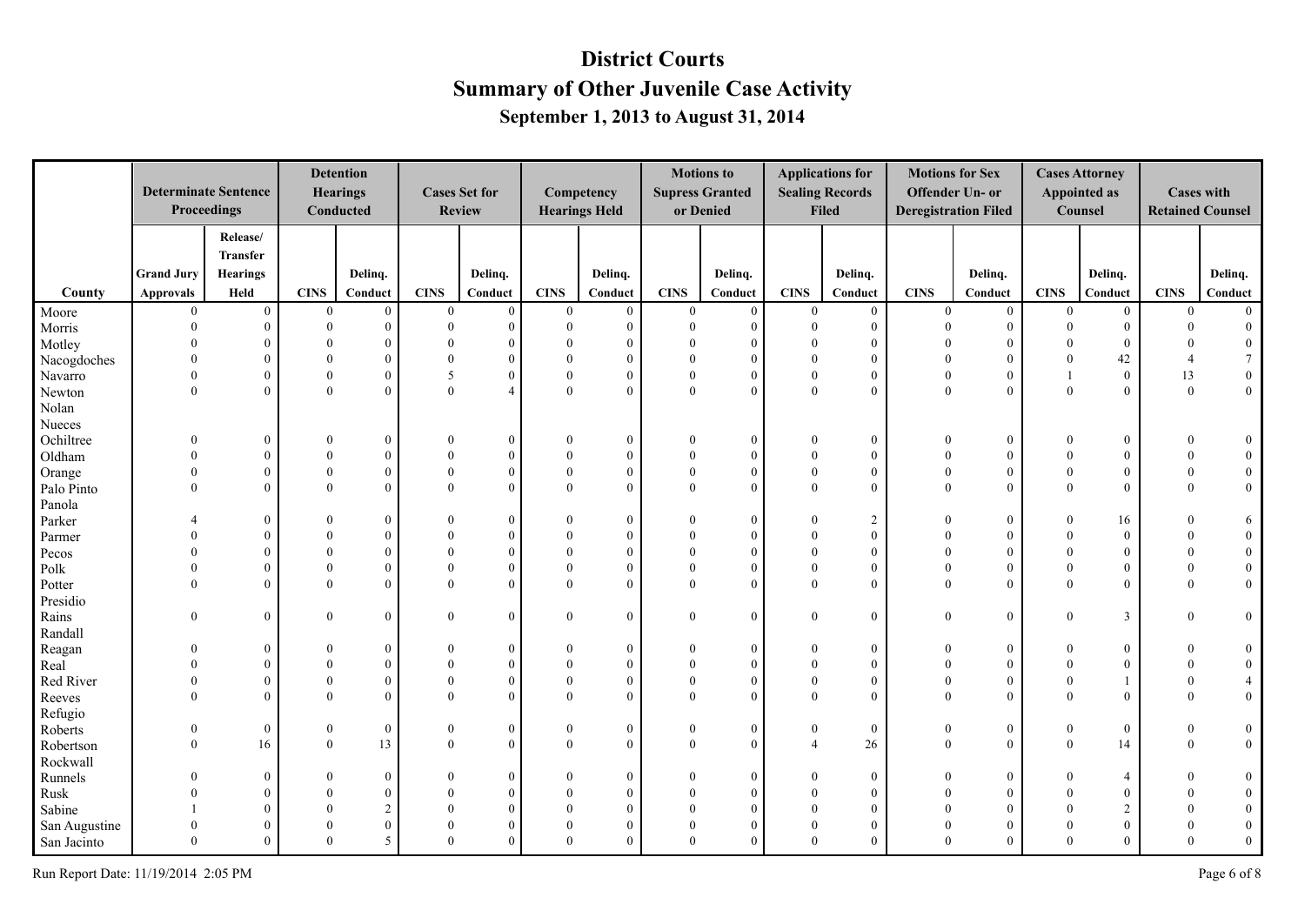|              |                      | <b>Determinate Sentence</b><br>Proceedings |                      | <b>Detention</b><br><b>Hearings</b><br>Conducted |                | <b>Cases Set for</b><br><b>Review</b> |                      | Competency<br><b>Hearings Held</b> |                | <b>Motions to</b><br><b>Supress Granted</b><br>or Denied |                      | <b>Applications for</b><br><b>Sealing Records</b><br><b>Filed</b> | <b>Motions for Sex</b> | Offender Un- or<br><b>Deregistration Filed</b> |                      | <b>Cases Attorney</b><br><b>Appointed as</b><br>Counsel | <b>Cases with</b><br><b>Retained Counsel</b> |                  |
|--------------|----------------------|--------------------------------------------|----------------------|--------------------------------------------------|----------------|---------------------------------------|----------------------|------------------------------------|----------------|----------------------------------------------------------|----------------------|-------------------------------------------------------------------|------------------------|------------------------------------------------|----------------------|---------------------------------------------------------|----------------------------------------------|------------------|
|              |                      | Release/                                   |                      |                                                  |                |                                       |                      |                                    |                |                                                          |                      |                                                                   |                        |                                                |                      |                                                         |                                              |                  |
|              |                      | <b>Transfer</b>                            |                      |                                                  |                |                                       |                      |                                    |                |                                                          |                      |                                                                   |                        |                                                |                      |                                                         |                                              |                  |
|              | <b>Grand Jury</b>    | <b>Hearings</b>                            |                      | Delinq.                                          |                | Delinq.                               |                      | Delinq.                            |                | Delinq.                                                  |                      | Delinq.                                                           |                        | Delinq.                                        |                      | Delinq.                                                 |                                              | Delinq.          |
| County       | <b>Approvals</b>     | Held                                       | CINS                 | Conduct                                          | <b>CINS</b>    | Conduct                               | CINS                 | Conduct                            | <b>CINS</b>    | Conduct                                                  | <b>CINS</b>          | Conduct                                                           | <b>CINS</b>            | Conduct                                        | <b>CINS</b>          | Conduct                                                 | <b>CINS</b>                                  | Conduct          |
| San Patricio | $\overline{0}$       | $\overline{0}$                             | $\mathbf{0}$         | 202                                              | $\overline{0}$ | 9                                     | $\boldsymbol{0}$     | 1                                  | $\bf{0}$       | $\overline{0}$                                           | $\boldsymbol{0}$     | $\overline{0}$                                                    | $\overline{0}$         | $\overline{0}$                                 | 1                    | 25                                                      | $\mathbf{0}$                                 | $\overline{3}$   |
| San Saba     | $\Omega$             | $\overline{0}$                             | $\boldsymbol{0}$     |                                                  | $\Omega$       |                                       | $\mathbf{0}$         | $\mathbf{0}$                       | $\mathbf{0}$   | $\theta$                                                 | $\theta$             | $\mathbf{0}$                                                      | $\theta$               | $\overline{0}$                                 | $\mathbf{0}$         | $\mathbf{1}$                                            | $\mathbf{0}$                                 | $\mathbf{0}$     |
| Schleicher   | $\Omega$             | $\overline{0}$                             | $\mathbf{0}$         | $\theta$                                         |                | $\overline{0}$                        | $\mathbf{0}$         | $\mathbf{0}$                       | $\mathbf{0}$   | $\mathbf{0}$                                             | $\Omega$             | $\theta$                                                          | $\Omega$               | $\overline{0}$                                 | $\theta$             | $\mathbf{0}$                                            | $\theta$                                     | $\mathbf{0}$     |
| Scurry       | $\Omega$             | $\theta$                                   | $\overline{2}$       | 19                                               | $\Omega$       | $\theta$                              | $\theta$             | $\theta$                           | $\theta$       | $\theta$                                                 | $\Omega$             | $\theta$                                                          | $\Omega$               | $\theta$                                       | $\theta$             | $\overline{4}$                                          | $\Omega$                                     | $\overline{0}$   |
| Shackelford  |                      |                                            |                      |                                                  |                |                                       |                      |                                    |                |                                                          |                      |                                                                   |                        |                                                |                      |                                                         |                                              |                  |
| Shelby       |                      | $\overline{0}$                             | $\Omega$             |                                                  |                | $\overline{0}$                        | $\theta$             | $\theta$                           |                | $\Omega$                                                 | $\Omega$             | $\theta$                                                          |                        | $\overline{0}$                                 | $\Omega$             | $\theta$                                                |                                              | $\overline{0}$   |
| Sherman      |                      | $\theta$                                   | $\theta$             |                                                  |                | $\Omega$                              | $\Omega$             | $\theta$                           | $\Omega$       | $\Omega$                                                 |                      | $\Omega$                                                          | $\Omega$               | $\overline{0}$                                 | $\Omega$             | $\mathbf{0}$                                            |                                              | $\overline{0}$   |
| Smith        |                      | $\Omega$                                   | $\theta$             | $\Omega$                                         |                | $\Omega$                              | $\Omega$             | $\Omega$                           | $\Omega$       | $\Omega$                                                 | $\Omega$             | $\Omega$                                                          | $\Omega$               | $\Omega$                                       | $\Omega$             | $\Omega$                                                |                                              | $\mathbf{0}$     |
| Somervell    |                      | $\theta$                                   | $\theta$             | $\Omega$                                         |                | $\theta$                              | $\theta$             | $\Omega$                           | $\Omega$       | $\Omega$                                                 |                      | $\theta$                                                          | $\Omega$               | $\overline{0}$                                 | $\theta$             | $\mathbf{0}$                                            |                                              | $\boldsymbol{0}$ |
| Starr        |                      | $\Omega$                                   | $\theta$             | $\Omega$                                         |                | $\Omega$                              | $\theta$             | $\Omega$                           |                | $\Omega$                                                 |                      | $\Omega$                                                          |                        | $\theta$                                       | $\Omega$             | $\mathbf{0}$                                            |                                              | $\boldsymbol{0}$ |
| Stephens     |                      | $\Omega$                                   | $\Omega$             | 36                                               |                | $\Omega$                              | $\theta$             | $\Omega$                           |                | $\Omega$                                                 |                      | $\Omega$                                                          |                        | $\Omega$                                       | $\Omega$             | 17                                                      |                                              | 1                |
| Sterling     |                      | $\theta$                                   | $\theta$             | $\Omega$                                         |                | $\Omega$                              | $\theta$             | $\Omega$                           | $\Omega$       |                                                          | $\Omega$             | $\Omega$                                                          |                        | $\theta$                                       | $\Omega$             | $\theta$                                                |                                              | $\overline{0}$   |
| Stonewall    |                      | $\theta$                                   | $\theta$             | $\Omega$                                         |                | $\Omega$                              | $\Omega$             | $\Omega$                           |                | $\Omega$                                                 |                      | $\Omega$                                                          |                        | $\theta$                                       |                      |                                                         |                                              | $\overline{0}$   |
| Sutton       |                      | $\theta$                                   | $\theta$             | $\Omega$                                         |                | $\Omega$                              | $\Omega$             | $\Omega$                           | $\Omega$       | $\Omega$                                                 |                      | $\Omega$                                                          |                        | $\Omega$                                       | $\theta$             | $\theta$                                                |                                              | $\mathbf{0}$     |
| Swisher      | $\Omega$             | $\theta$                                   | $\theta$             | $\Omega$                                         |                | $\Omega$                              | $\Omega$             | $\Omega$                           | $\Omega$       | $\Omega$                                                 | $\Omega$             | $\Omega$                                                          | $\Omega$               | $\Omega$                                       | $\Omega$             | $\theta$                                                |                                              | $\mathbf{0}$     |
| Tarrant      | 36                   | $\theta$                                   | $\mathbf{0}$         | 1,986                                            |                | $\theta$                              | $\Omega$             | $\Omega$                           | $\Omega$       | $\Omega$                                                 |                      | 54                                                                | $\Omega$               | 3                                              | $\mathbf{0}$         | 1,257                                                   |                                              | 5 <sup>5</sup>   |
| Taylor       | $\Omega$             | $\theta$                                   | $\theta$             | 169                                              |                | $\Omega$                              | $\Omega$             | $\Omega$                           |                | $\Omega$                                                 |                      | $\overline{A}$                                                    |                        | $\tau$                                         | $\Omega$             | 55                                                      |                                              | $\mathbf{0}$     |
| Terrell      | $\Omega$             | $\theta$                                   | $\Omega$             | $\Omega$                                         |                | $\Omega$                              | $\theta$             | $\Omega$                           |                | $\Omega$                                                 | $\Omega$             | $\Omega$                                                          | $\Omega$               | $\theta$                                       | $\Omega$             | -1                                                      |                                              | $\boldsymbol{0}$ |
| Terry        | $\Omega$             | $\theta$                                   | $\theta$             | 2                                                |                | $\Omega$                              | $\theta$             | $\Omega$                           | $\Omega$       |                                                          | $\Omega$             | $\Omega$                                                          |                        | $\theta$                                       | $\theta$             | 12                                                      |                                              | $\sqrt{2}$       |
| Throckmorton |                      | $\overline{0}$                             | $\theta$             | $\Omega$                                         |                | $\Omega$                              | $\theta$             | $\Omega$                           |                | $\Omega$                                                 |                      | $\Omega$                                                          |                        | $\overline{0}$                                 | $\theta$             | $\boldsymbol{0}$                                        |                                              | $\overline{0}$   |
| Titus        |                      | $\theta$                                   | $\theta$             | 5                                                |                | $\Omega$                              | $\Omega$             | $\Omega$                           | $\Omega$       | $\Omega$                                                 | $\Omega$             | $\Omega$                                                          |                        | $\overline{0}$                                 |                      | 5                                                       |                                              | $\mathbf{1}$     |
| Tom Green    |                      | $\theta$                                   | $\theta$             | 43                                               | $\theta$       | $\Omega$                              | $\theta$             |                                    |                | $\Omega$                                                 | $\Omega$             | $\theta$                                                          | $\Omega$               | $\overline{0}$                                 | $\mathbf{0}$         | 36                                                      |                                              | $\tau$           |
| Travis       | $\Omega$             | $\theta$                                   | 44                   | 3,387                                            | 556            | 1,486                                 | $\theta$             |                                    | $\Omega$       |                                                          | $\Omega$             | 267                                                               | $\Omega$<br>$\Omega$   | 24                                             | 26                   | 1,460                                                   | $\Omega$                                     | $\,8\,$          |
| Trinity      |                      | $\theta$                                   | $\theta$             | $\Omega$                                         | $\theta$       | $\mathbf{0}$                          | $\theta$             | $\Omega$<br>$\Omega$               | $\Omega$       | $\Omega$                                                 |                      | $\theta$                                                          | $\Omega$               | $\mathbf{0}$                                   | 2                    | 3                                                       |                                              | $\boldsymbol{0}$ |
| Tyler        | $\Omega$             | $\theta$                                   | $\theta$<br>$\Omega$ | $\Omega$                                         |                | $\theta$                              | $\theta$<br>$\theta$ | $\Omega$                           | $\Omega$       | $\Omega$                                                 | $\Omega$             | $\Omega$                                                          | $\Omega$               | $\Omega$                                       | $\Omega$<br>$\Omega$ | $\mathbf{1}$                                            | $\Omega$<br>$\Omega$                         | $\overline{2}$   |
| Upshur       |                      | $\theta$                                   |                      | $\Omega$                                         |                | $\theta$                              |                      |                                    |                |                                                          |                      | $\Omega$                                                          |                        | $\Omega$                                       |                      | 8                                                       |                                              | $\boldsymbol{0}$ |
| Upton        | $\Omega$<br>$\Omega$ | $\overline{0}$                             | $\mathbf{0}$         | $\theta$                                         | $\Omega$       | $\mathbf{0}$                          | $\mathbf{0}$         | $\overline{0}$                     | $\mathbf{0}$   | $\Omega$                                                 | $\theta$<br>$\Omega$ | $\overline{0}$                                                    | $\Omega$<br>$\Omega$   | $\overline{0}$                                 | $\Omega$             | $\boldsymbol{0}$                                        | $\theta$                                     | $\bf{0}$         |
| Uvalde       |                      | $\overline{0}$                             | $\mathbf{0}$         | $\Omega$                                         |                | $\theta$                              | $\mathbf{0}$         | $\theta$                           | $\theta$       | $\theta$                                                 |                      | $\theta$                                                          |                        | $\overline{0}$                                 | $\theta$             | $\overline{0}$                                          | $\theta$                                     | $\overline{0}$   |
| Val Verde    |                      |                                            |                      |                                                  |                |                                       |                      |                                    |                |                                                          |                      |                                                                   |                        |                                                |                      |                                                         |                                              |                  |
| Van Zandt    | $\theta$             | $\overline{0}$                             | $\mathbf{0}$         | $\boldsymbol{0}$                                 | $\mathbf{0}$   | $\mathbf{0}$                          | $\bf{0}$             | $\bf{0}$                           | $\mathbf{0}$   | $\bf{0}$                                                 | $\boldsymbol{0}$     | $\boldsymbol{0}$                                                  | $\boldsymbol{0}$       | $\overline{0}$                                 | $\mathbf{0}$         | $\boldsymbol{0}$                                        | $\bf{0}$                                     | $\boldsymbol{0}$ |
| Victoria     | $\Omega$             | $\overline{0}$                             | $\theta$             | $\theta$                                         | $\Omega$       | $\theta$                              | $\mathbf{0}$         | $\theta$                           | $\theta$       | $\theta$                                                 | $\theta$             | $\overline{0}$                                                    | $\theta$               | $\overline{0}$                                 | $\theta$             | $\overline{0}$                                          | $\theta$                                     | $\overline{0}$   |
| Walker       |                      |                                            |                      |                                                  |                |                                       |                      |                                    |                |                                                          |                      |                                                                   |                        |                                                |                      |                                                         |                                              |                  |
| Waller       |                      |                                            |                      |                                                  |                |                                       |                      |                                    |                |                                                          |                      |                                                                   |                        |                                                |                      |                                                         |                                              |                  |
| Ward         | $\theta$             | $\overline{0}$                             | $\theta$             | $\mathbf{0}$                                     | $\theta$       | $\overline{0}$                        | $\mathbf{0}$         | $\mathbf{0}$                       | $\overline{0}$ | $\theta$                                                 | $\theta$             | $\mathbf{0}$                                                      | $\mathbf{0}$           | $\overline{0}$                                 | $\theta$             | $\mathbf{0}$                                            | $\Omega$                                     | $\mathbf{0}$     |